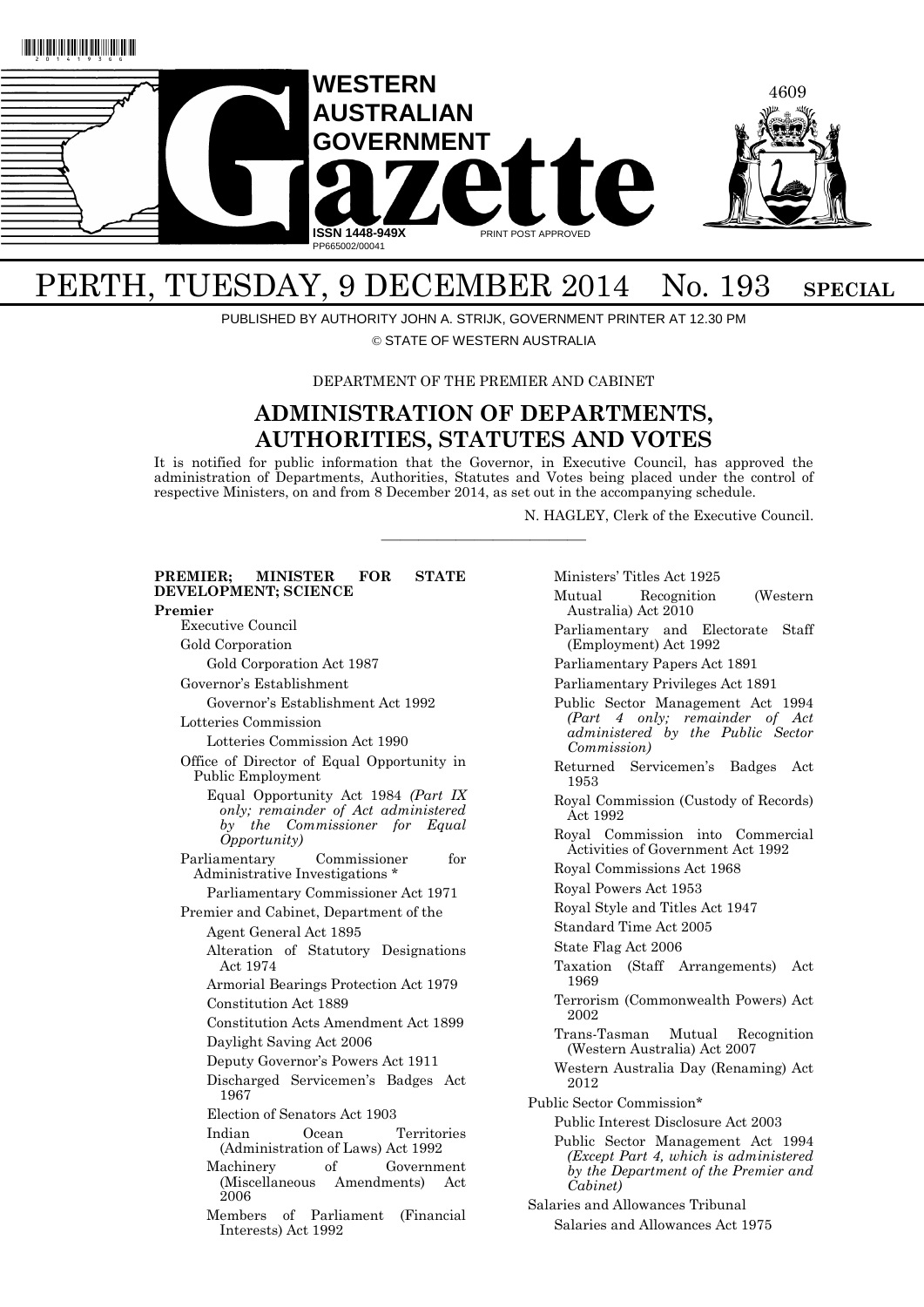#### **State Development**

- State Development, Department of
	- Albany Hardwood Plantation Agreement Act 1993
	- Alumina Refinery Agreement Act 1961
	- Alumina Refinery Agreements (Alcoa) Amendment Act 1987
	- Alumina Refinery (Mitchell Plateau) Agreement Act 1971
	- Alumina Refinery (Pinjarra) Agreement Act 1969
	- Alumina Refinery (Wagerup) Agreement and Acts Amendment Act 1978
	- Alumina Refinery (Worsley) Agreement Act 1973
	- Barrow Island Act 2003
	- BHP Billiton (Termination of Agreements) Agreement Act 2006
	- Bunbury Treefarm Project Agreement Act 1995
	- Cement Works (Cockburn Cement Limited) Agreement Act 1971
	- Collie Coal (Griffin) Agreement Act 1979
	- Collie Coal (Western Collieries) Agreement Act 1979
	- Collie Hardwood Plantation Agreement Act 1995
	- Dampier Solar Salt Industry Agreement Act 1967
	- Dardanup Pine Log Sawmill Agreement Act 1992
	- Diamond (Argyle Diamond Mines Joint Venture) Agreement Act 1981
	- Evaporites (Lake Macleod) Agreement Act 1967
	- Goldfields Gas Pipeline Agreement Act 1994
	- Government Agreements Act 1979
	- Industrial Lands (CSBP & Farmers Ltd.) Agreement Act 1976
	- Industrial Lands (Kwinana) Agreement Act 1964
	- Iron Ore (Channar Joint Venture) Agreement Act 1987
	- Iron Ore (FMG Chichester Pty Ltd) Agreement Act 2006
	- Iron Ore (Goldsworthy—Nimingarra) Agreement Act 1972
	- Iron Ore (Hamersley Range) Agreement Act 1963
	- Iron Ore (Hope Downs) Agreement Act 1992
	- Iron Ore (Marillana Creek) Agreement Act 1991
	- Iron Ore (McCamey's Monster) Agreement Authorisation Act 1972
	- Iron Ore (Mount Bruce) Agreement Act 1972
	- Iron Ore (Mount Goldsworthy) Agreement Act 1964
	- Iron Ore (Mount Newman) Agreement Act 1964
- Iron Ore (Murchison) Agreement Authorisation Act 1973
- Iron Ore (Rhodes Ridge) Agreement Authorisation Act 1972
- Iron Ore (Robe River) Agreement Act 1964
- Iron Ore (Wittenoom) Agreement Act 1972
- Iron Ore (Yandicoogina) Agreement Act 1996
- Iron Ore Processing (Mineralogy Pty. Ltd.) Agreement Act 2002
- Kambalda Water and Wastewater  $(Transfer to$ Corporation) Act 2004
- Leslie Solar Salt Industry Agreement Act 1966
- Mineral Sands (Beenup) Agreement Act 1995
- Mineral Sands (Cooljarloo) Mining and Processing Agreement Act 1988
- Mineral Sands (Eneabba) Agreement Act 1975
- Morley Shopping Centre Redevelopment Agreement Act 1992
- Natural Gas (Canning Basin Joint Venture) Agreement Act 2013
- Nickel (Agnew) Agreement Act 1974
- Nickel Refinery (BHP Billiton Nickel West Pty Ltd) (Termination of Agreements) Agreement Act 2008
- North West Gas Development (Woodside) Agreement Act 1979
- Nuclear Activities Regulation Act 1978
- Oil Refinery (Kwinana) Agreement Act 1952
- Onslow Solar Salt Agreement Act 1992
- Ord River Hydro Energy Project Agreement Act 1994
- Paper Mill Agreement Act 1960
- Pigment Factory (Australind) Agreement Act 1986
- Pilbara Energy Project Agreement Act 1994
- Poseidon Nickel Agreement Act 1971
- Railway and Port (The Pilbara Infrastructure Pty Ltd) Agreement Act 2004
- Railway (Roy Hill Infrastructure Pty Ltd) Agreement Act 2010
- Shark Bay Solar Salt Industry Agreement Act 1983
- Silicon (Kemerton) Agreement Act 1987
- Tailings Treatment (Kalgoorlie) Agreement Act 1988
- Texas Company (Australasia) Limited (Private) Act 1928
- The Commonwealth Oil Refineries, Limited (Private), Act 1940
- Uranium (Yeelirrie) Agreement Act 1978
- Western Mining Corporation Limited (Throssell Range) Agreement Act 1985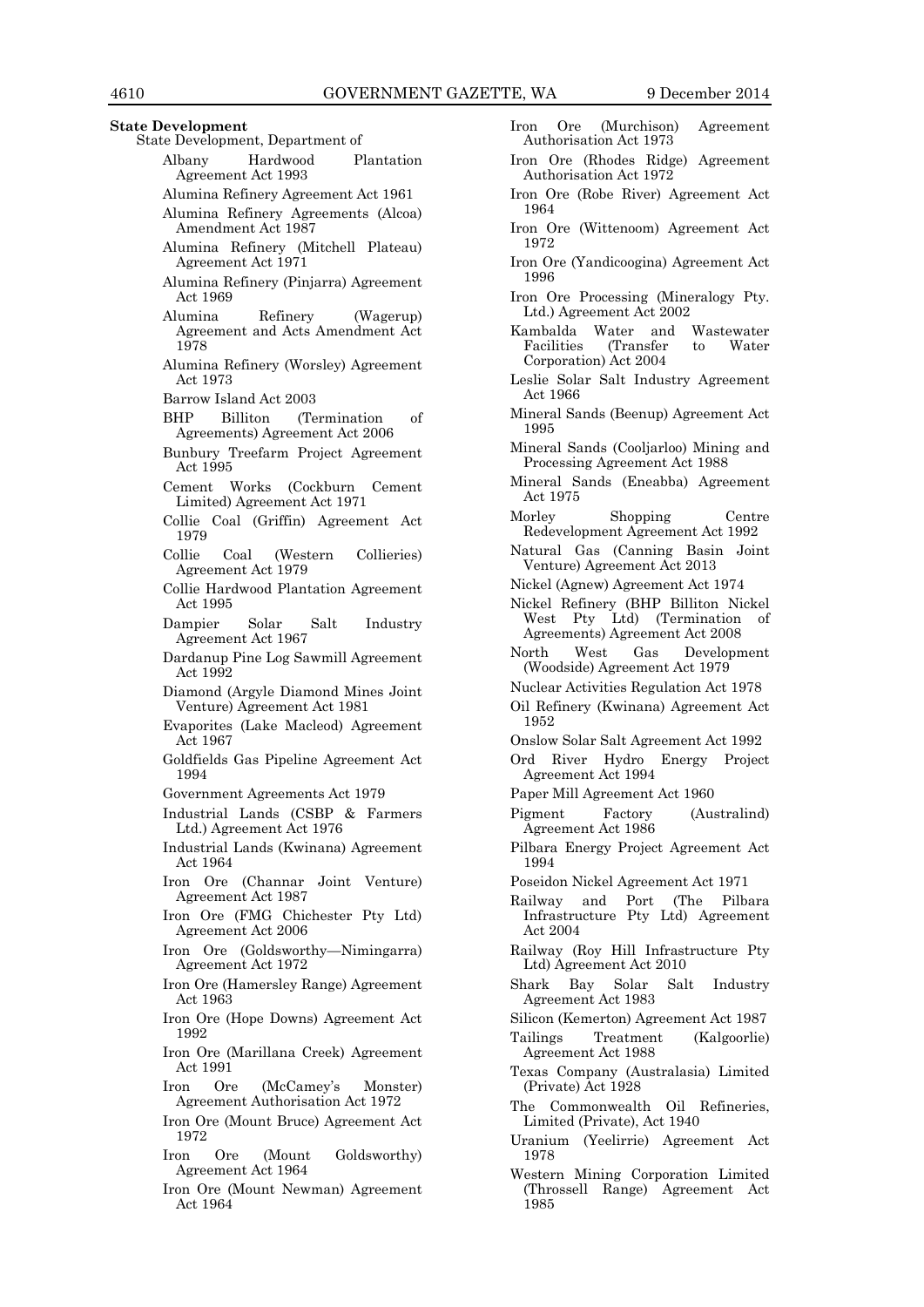Wood Processing (Wesbeam) Agreement Act 2002 Wood Processing (WESFI) Agreement Act 2000 Wundowie Charcoal Iron Industry Sale Agreement Act 1974 **Science** Chemistry Centre Chemistry Centre (WA) Act 2007 **DEPUTY PREMIER; MINISTER FOR HEALTH; TOURISM Deputy Premier Health** Animal Resources Authority Animal Resources Authority Act 1981 Health, Department of Anatomy Act 1930 Blood Donation (Limitation of Liability) Act 1985 Cremation Act 1929 Fluoridation of Public Water Supplies Act 1966 Food Act 2008 Health Act 1911 Health Legislation Administration Act 1984 Health Practitioner Regulation National Law (WA) Act 2010 Health Professionals (Special Events Exemption) Act 2000 Health Services (Quality Improvement) Act 1994 Hospitals and Health Services Act 1927 Human Reproductive Technology Act 1991 Human Tissue and Transplant Act 1982 Medicines and Poisons Act 2014 National Health Funding Pool Act 2012 Nuclear Waste Storage and Transportation (Prohibition) Act 1999 Pharmacy Act 2010 Poisons Act 1964 Prostitution Act 2000 *(except section 62 and Part 5, which are administered by the Department of the Attorney General)* Radiation Safety Act 1975 Surrogacy Act 2008 Tobacco Products Control Act 2006 University Medical School, Teaching Hospitals, Act 1955 White Phosphorus Matches Prohibition Act 1912 Health and Disability Services Complaints **Office** Health and Disability Services (Complaints) Act 1995 Local Health Authorities Analytical Committee

The Queen Elizabeth II Medical Centre Trust Queen Elizabeth II Medical Centre Act 1966 Western Australian Centre for Pathology and Medical Research Western Australian Health Promotion Foundation **Tourism** Rottnest Island Authority Rottnest Island Authority Act 1987 Western Australian Tourism Commission Western Australian Tourism Commission Act 1983 **MINISTER FOR REGIONAL DEVELOPMENT; LANDS; MINISTER ASSISTING THE MINISTER FOR STATE DEVELOPMENT Regional Development** Regional Development, Department of Regional Development Commissions Act 1993 Royalties for Regions Act 2009 (*except Part 2, which is administered by the Department of Treasury, including sections 9 and 10*) Gascoyne Development Commission Goldfields-Esperance Development Commission Great Southern Development Commission Kimberley Development Commission Mid West Development Commission Geraldton Foreshore and Marina Development Act 1990 Geraldton Sailors and Soldiers' Memorial Institute Act 1929 Geraldton Sailors and Soldiers' Memorial Institute (Trust Property Disposition) Act 1938 Geraldton Sailors and Soldiers' Memorial Institute Enabling Act 1934 Peel Development Commission Pilbara Development Commission Regional Development Council South West Development Commission Wheatbelt Development Commission **Lands** Lands, Department of Albany Lot 184 (Validation of Title) Act 1956 Anglican Church of Australia Diocesan Trustees and Lands Act 1918 Anglican Church of Australia Lands Vesting Act 1892 Anglican Church of Australia School Lands Act 1896 Browse (Land) Agreement Act 2012 Cambridge Endowment Lands Act 1920 Canning Lands Revestment Act 1954 Caves House Disposal Act 1965 Chevron-Hilton Hotel Agreement Act 1960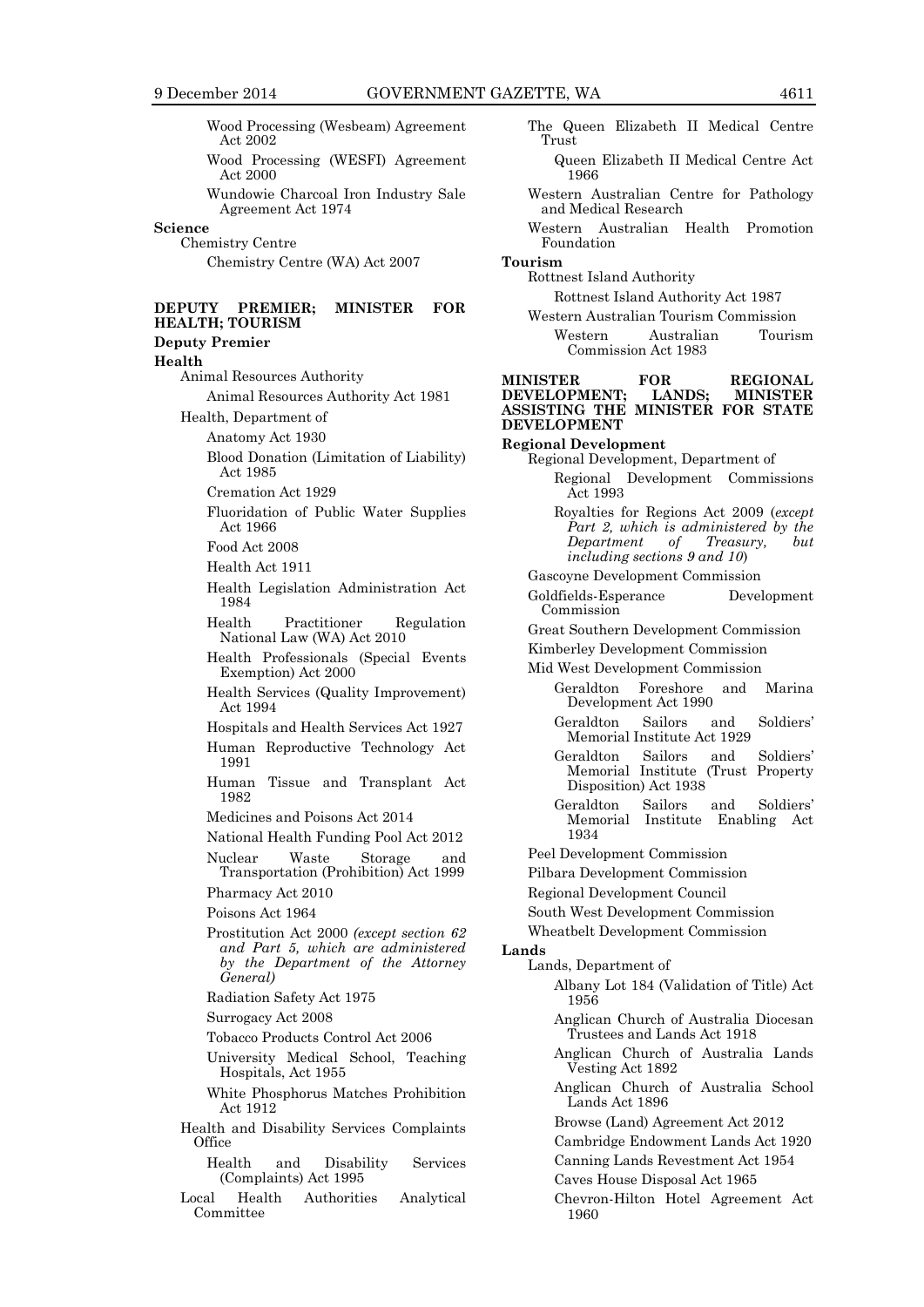City of Perth (Lathlain Park Reserves) Act 1950 City of Perth (Leederville Park Lands) Act 1950 East Carey Park Land Vesting Act 1957 Fremantle City Council Lands Act 1929 Fremantle Endowment Lands Act 1929 Fremantle Reserves Surrender Act 1912 Geraldton Agricultural and Horticultural Society's Land Act 1914 Geraldton Sailors and Soldiers' Memorial Institute Lands Act 1933 Jennacubbine Sports Council (Incorporated) Act 1965 Land Administration Act 1997 Land Administration Amendment Act 2000 Native Mission Stations Act 1923 Parks and Reserves Act 1895 Perth Town Hall Act 1950 Perth Town Hall Agreement Act 1953 Reserves Acts (various) Resumption Variation (Boulder-Kambalda Road) Act 1973 Roman Catholic New Norcia Church Property Act 1929 Special Lease (Gypsum) Act 1918 Special Lease (Lake Clifton) Act 1916 Special Lease (Stirling Estate) Act 1916 Special Lease Enabling Act 1914 Town of Claremont (Exchange of Land) Act 1964 War Service Land Settlement Scheme Act 1954 Western Australian Land Authority Western Australian Land Authority Act 1992 Western Australian Land Information Authority Amendment of Deeds of Grant Act 1884 Electronic Conveyancing Act 2014 Land Boundaries Act 1841 Land Information Authority Act 2006 Licensed Surveyors Act 1909 Real Property (Commonwealth Titles) Act 1925 Real Property (Foreign Governments) Act 1951 Redemption of Annuities Act 1909 Registration of Deeds Act 1856 Sale of Land Act 1970 Standard Survey Marks Act 1924 Strata Titles Act 1985 Street Alignment Act 1844 Town Allotments (Boundaries) Act 1844 Town Boundary Marks Ordinance 1853 Transfer of Land Act 1893 Valuation of Land Act 1978

**Minister Assisting the Minister for State Development**

# **MINISTER FOR EDUCATION;<br>
ABORIGINAL AFFAIRS; ELECTORAL ABORIGINAL AFFAIRS Education** Aboriginal Education and Training Council Country High School Hostels Authority Country High School Hostels Authority Act 1960 Curtin University of Technology Curtin University of Technology Act 1966 Edith Cowan University Edith Cowan University Act 1984 Education, Department of School Education Act 1999 *(Except Part 4 and other provisions as far as they apply to non-government schools)* Education Services, Department of Curtin University of Technology Act 1966 Edith Cowan University Act 1984 Education Service Providers (Full Fee Overseas Students) Registration Act 1991 Hale School Act 1876 Higher Education Act 2004 Murdoch University Act 1973 Murdoch University Planning Board Act 1970 School Education Act 1999 *(Part 4, and other provisions of the Act as far as they apply to non-government schools)* Teacher Registration Act 2012 University Building Act 1938 University Buildings Act 1930 University Buildings Act 1952 University Colleges Act 1926 University of Notre Dame Australia Act 1989 University of Western Australia Act 1911 Murdoch University Murdoch University Act 1973 Rural and Remote Education Advisory Council School Curriculum and Standards Authority Curriculum Council (Fees and Charges) Act 2006 School Curriculum and Standards Authority Act 1997 Trustees of Public Education Endowment Public Education Endowment Act 1909 University of Western Australia, The University of Western Australia Act 1911 Western Australian College of Teaching Western Australian College of Teaching Act 2004 **Aboriginal Affairs** Aboriginal Affairs, Department of Aboriginal Affairs Planning Authority Act 1972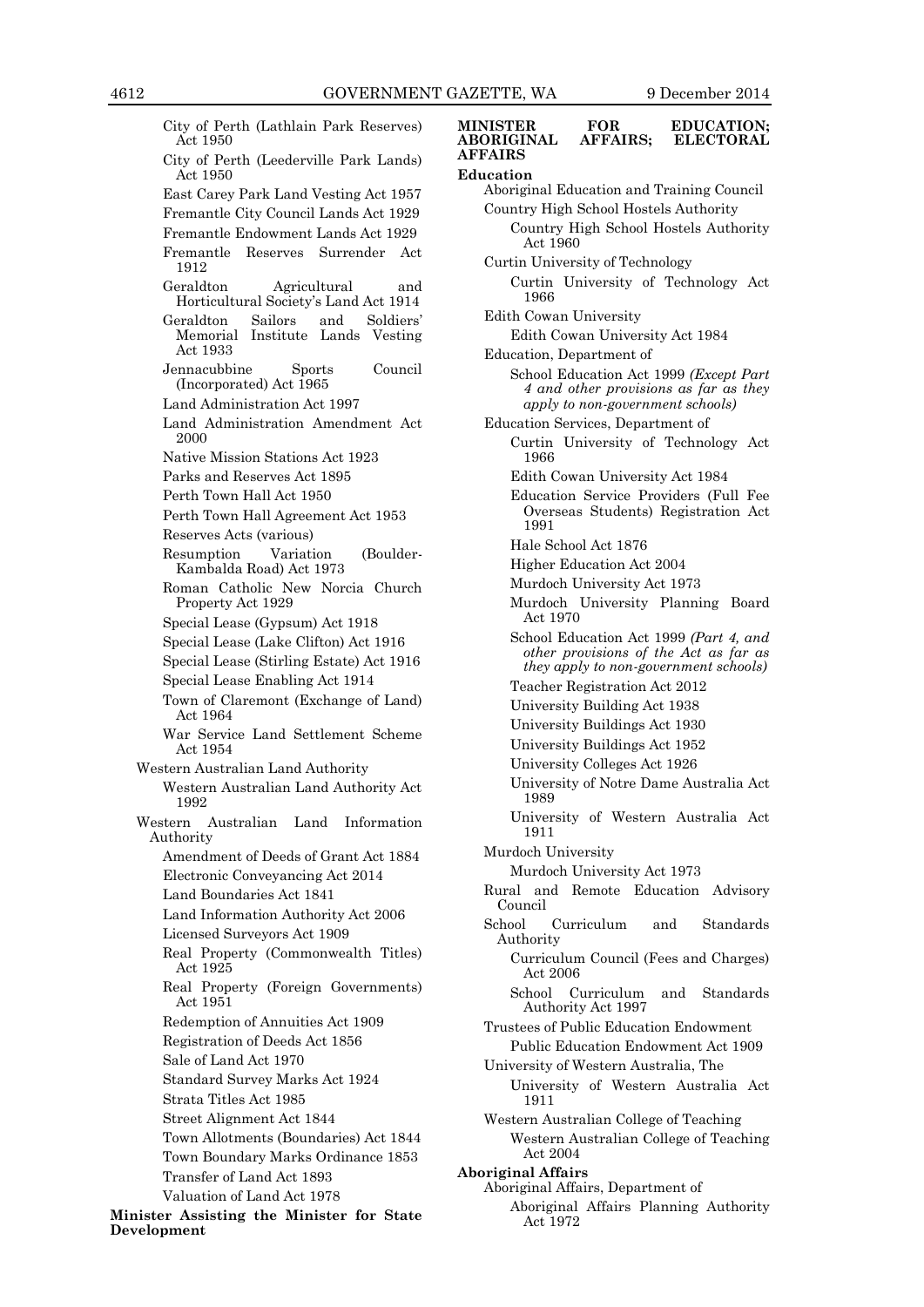Aboriginal Communities Act 1979 Aboriginal Heritage Act 1972 Aboriginal Heritage (Marandoo) Act 1992 Aboriginal Affairs Advisory Committee Aboriginal Affairs Planning Authority, The Aboriginal Cultural Material Committee Aboriginal Lands Trust **Electoral Affairs** Western Australian Electoral Commission Electoral Act 1907 Referendums Act 1983 **MINISTER FOR PLANNING; CULTURE AND THE ARTS Planning** Metropolitan Redevelopment Authority Planning, Department of Fitzgerald Street Bus Bridge Act 1991 Forrest Place and City Station Development Act 1985 Hope Valley-Wattleup Redevelopment Act 2000 Machinery of Government (Planning and Infrastructure) Amendment Act 2002 Metropolitan Redevelopment Authority Act 2011 Metropolitan Region Improvement Tax Act 1959 Metropolitan Region Scheme (Fremantle) Act 1994 Perry Lakes Redevelopment Act 2005 Planning and Development Act 2005 Planning and Development<br>(Consequential and Transitional (Consequential Provisions) Act 2005 Port Kennedy Development Agreement Act 1992 Road Closure Acts Swan Valley Planning Act 1995 Western Australian Planning Commission **Culture and the Arts** Board of the Art Gallery of Western Australia, The Culture and the Arts, Department of Art Gallery Act 1959 Legal Deposit Act 2012 Library Board of Western Australia Act 1951 Perth Theatre Trust Act 1979 State Records Act 2000 Library Board of Western Australia (SLWA), The Perth Theatre Trust Screen West (Inc) State Records Commission Swan Bells Foundation Incorporated Western Australian Museum, The Maritime Archaeology Act 1973

Museum Act 1969

#### **MINISTER FOR POLICE; ROAD SAFETY;<br>
TRAINING AND WORKFORCE WORKFORCE DEVELOPMENT; WOMEN'S INTERESTS Police**

#### Police Service

- Australian Crime Commission (Western Australia) Act 2004
- Commonwealth Heads of Government Meeting (Special Powers) Act 2011
- Community Protection (Offender Reporting) Act 2004
- Criminal and Found Property Disposal Act 2006
- Criminal Investigation Act 2006
- Criminal Investigation (Covert Powers) Act 2012
- Criminal Investigation (Identifying People) Act 2002
- Firearms Act 1973
- Mandatory Testing (Infectious Diseases) Act 2014
- Misuse of Drugs Act 1981
- Pawnbrokers and Second-hand Dealers Act 1994
- Police Act 1892
- Police Assistance Compensation Act 1964
- Police (Medical and Other Expenses for Former Officers) Act 2008
- Protective Custody Act 2000
- Public Order in Streets Act 1984
- Security and Related Activities (Control) Act 1996
- Spear-guns Control Act 1955
- Surveillance Devices Act 1998
- Telecommunications (Interception and Access) Western Australia Act 1996
- Terrorism (Extraordinary Powers) Act 2005
- Terrorism (Preventative Detention) Act 2006
- Weapons Act 1999
- Witness Protection (Western Australia) Act 1996

# **Road Safety**

#### Road Safety Council

- Road Safety Council Act 2002
- *(The Commissioner of Main Roads is the agency principally assisting the Minister in the administration of this Act)*

# **Training and Workforce Development**

- Building and Construction Industry Training Board
	- Building and Construction Industry Training Fund and Levy Collection Act 1990
	- Building and Construction Industry Training Levy Act 1990
	- Colleges established under Vocational Education and Training Act 1996 Part 5
- Industry Training Advisory Bodies
- State Training Board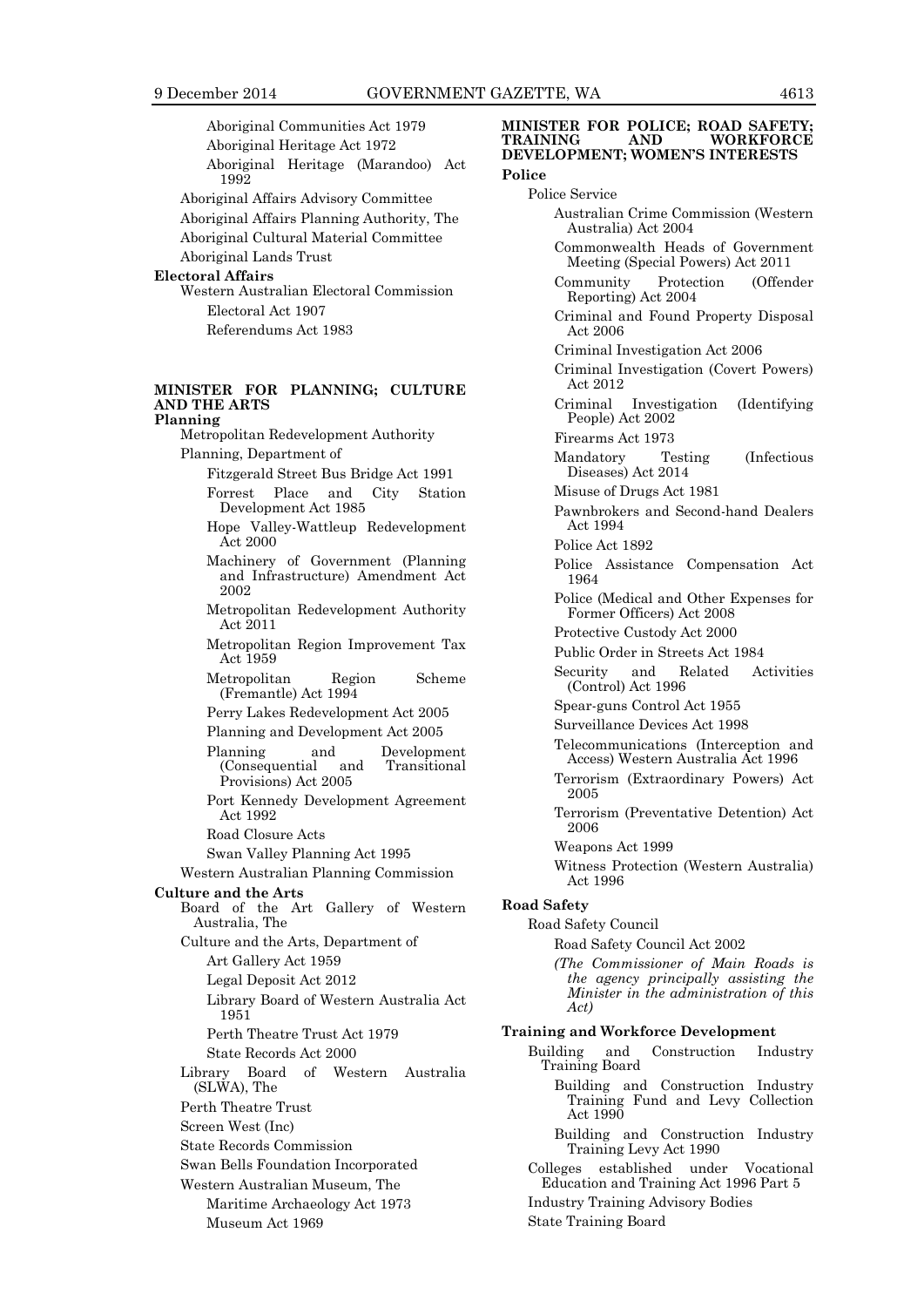Training Accreditation Council

- *(The Department of Education Services is the agency principally assisting the Minister in the administration of the Council under Part 4 of the Vocational Educational and Training Act 1996)*
- Training and Workforce Development, Department of

Vocational Education and Training Act 1996 *(except Part 4, for which the Department of Education Services is the agency principally assisting)*

Western Australian Academy of Performing Arts

#### **Women's Interests**

#### **MINISTER FOR MENTAL HEALTH; DISABILITY SERVICES; CHILD PROTECTION**

**Mental Health**

Mental Health Act 2014

- (the Mental Health Commission is the agency principally assisting the Minister in the administration of the above Acts)
- Mental Health (Consequential Provisions) Act 1996
- *(The Department of Health is the agency principally assisting the Minister in the administration of the above Acts)*

Mental Health Commission

- Western Australian Alcohol and Drug Authority
	- Alcohol and Drug Authority Act 1974

**Disability Services**

- Disability Services Commission
- Disability Services Act 1993

#### **Child Protection**

Child Protection and Family Support, Department for

Adoption Act 1994

- Children and Community Services Act 2004
- Parental Support and Responsibility Act 2008
- Working with Children (Criminal Record Checking) Act 2004

### **ATTORNEY GENERAL; MINISTER FOR COMMERCE**

#### **Attorney General**

- Attorney General, Department of Acts Amendment and Repeal (Courts and Legal Practice) Act 2003 Acts Amendment (Equality of Status) Act 2003 Administration Act 1903 Age of Majority Act 1972 Anglican Church of Australia (Diocesan Trustees) Act 1888 Anglican Church of Australia (Diocese of North West Australia) Act 1961 Anglican Church of Australia (Swanleigh land and endowments) Act 1979 Anglican Church of Australia Act 1976
	- Anglican Church of Australia Constitution Act 1960
- Anglican Church of Australia Lands Act 1914
- Artificial Conception Act 1985
- Australia Acts (Request) Act 1985
- Bail Act 1982
- Bail Amendment Act 2008
- Baptist Union of Western Australia Lands Act 1941
- Bills of Exchange (day for payment) (1836) (Imp)
- Bills of Exchange (non-payment) (1832) (Imp)
- Births, Deaths and Marriages Registration Act 1998

Charitable Trusts Act 1962

- Child Support (Adoption of Laws) Act 1990
- Children's Court of Western Australia Act 1988
- Choice of Law (Limitation Periods) Act 1994
- Civil Judgments Enforcement Act 2004 Civil Liability Act 2002
- Civil Procedure Act 1833 (Imperial)
- Classification (Publications, Films and Computer Games) Enforcement Act 1996
- Commercial Arbitration Act 2012
- Commissioner for Children and Young People Act 2006
- Commonwealth Places (Administration of Laws) Act 1970
- Commonwealth Powers (De Facto Relationships) Act 2006
- Companies (Administration) Act 1982
- Constitutional Powers (Coastal Waters) Act 1979
- Co-operative Schemes (Administrative Actions) Act 2001
- Coroners Act 1996
- Corporations (Administrative Actions) Act 2001
- Corporations (Ancillary Provisions) Act 2001
- Corporations (Commonwealth Powers) Act 2001
- Corporations (Consequential Amendments) Act (No. 3) 2003
- Corporations (Taxing) Act 1990
- Corporations (Western Australia) Act 1990
- Courts and Tribunals (Electronic Processes Facilitation) Act 2013
- Crimes at Sea Act 2000
- Criminal Appeals Act 2004
- Criminal Code Act Compilation Act 1913
- Criminal Injuries Compensation Act 2003
- Criminal Investigation (Extraterritorial Offences) Act 1987
- Criminal Law (Mentally Impaired Accused) Act 1996
- Criminal Organisations Control Act 2012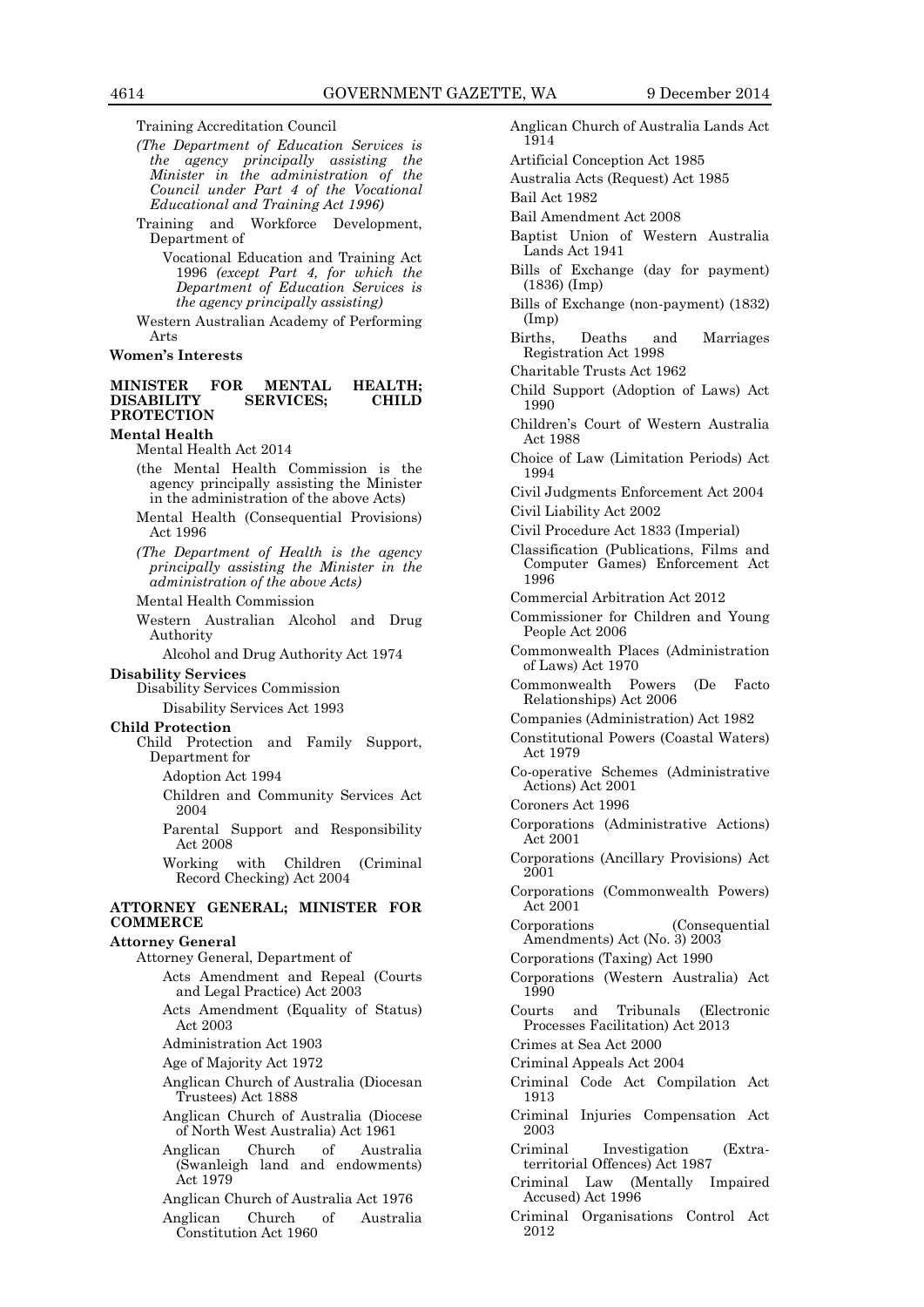Criminal Procedure Act 2004 Criminal Property Confiscation Act 2000 Criminal Property Confiscation (Consequential Provisions) Act 2000 Cross-border Justice Act 2008 Crown Suits Act 1947 Dangerous Sexual Offenders Act 2006 (*except sections 18, 19A–19C, 21 and 32; Part 2, Divisions 3 and 5; and Part 5, which are administered by Department of Corrective Services*) Debts Recovery Act 1830 (Imp) Debts Recovery Act 1839 (Imp) Defamation Act 2005 Deodands abolition 1846 (Imp) District Court of Western Australia Act 1969 Domicile Act 1981 Dower amendment (1833) (Imp) Electronic Transactions Act 2011 Escheat (Procedure) Act 1940 Escheat and forfeiture of real and personal property (1834) (Imp) Evidence Act 1906 Executors Act 1830 (Imp) Factors (1823) (Imp) Factors (1825) (Imp) Factors (1842) (Imp) Factors Acts Amendment Act 1878 Family Court Act 1997 Family Court (Orders of Registrars) Act 1997 Family Legislation Amendment Act 2006 Family Provision Act 1972 Fatal Accidents Act 1959 Federal Courts (State Jurisdiction) Act 1999 Financial Transaction Reports Act 1995 Fines, Penalties and Infringement Notices Enforcement Act 1994 Freemasons' Property Act 1956 Gender Reassignment Act 2000 Guardianship and Administration Act 1990 Highways (Liability for Straying Animals) Act 1983 Imperial Act Adopting Ordinance 1847 Imperial Acts Adopting Act 1836 Imperial Acts Adopting Act 1844 Imperial Acts Adopting Ordinance 1849 Imperial Acts Adopting Ordinance 1867 Infants' Property Act 1830 (Imp) Inheritance Amendment (1833) (Imp) Interpretation Act 1984 Judges' Retirement Act 1937 Judgments Act 1839 (Imp) Judgments Act 1855 (Imp) Juries Act 1957 Jurisdiction of Courts (Cross—vesting) Act 1987

Justices of the Peace Act 2004 Law Reform (Contributory Negligence and Tortfeasors' Contribution) Act 1947 Law Reform (Miscellaneous Provisions) Act 1941 Law Reform (Statute of Frauds) Act 1962 Law Reporting Act 1981 Law Society Public Purposes Trust Act 1985 Legal Profession Act 2008 Legal Representation of Infants Act 1977 Limitation Act 1935 Limitation Act 2005 Magistrates Court Act 2004 Magistrates Court (Civil Proceedings) Act 2004 Marriage Act 1835 (Imp) Mercantile Law Amendment Act 1856 (Imp) Miscellaneous Repeals Act 1991 Native Title (State Provisions) Act 1999 Oaths, Affidavits and Statutory Declarations Act 2005 Occupiers' Liability Act 1985 Offenders (Legal Action) Act 2000 Official Prosecutions (Accused's Costs) Act 1973 Off-shore (Application of Laws) Act 1982 Parole Orders (Transfer) Act 1984 Partnership Act 1895 Perpetuation of Testimony Act 1842 (Imp) Perth Anglican Church of Australia Collegiate School Act 1885 Perth Diocesan Trustees (Special Fund) Act 1944 Perth Hebrew Congregation Lands Act 1921 Presbyterian Church Act 1908 Presbyterian Church Act 1976 Presbyterian Church Act Amendment Act 1919 Presbyterian Church Act Amendment Act 1924 Presbyterian Church of Australia Act 1901 Presbyterian Church of Australia Act 1970 Prescription Act 1832 (Imp) Prisoners (Release for Deportation) Act 1989 Professional Standards Act 1997 Prohibited Behaviour Orders Act 2010 Property Law Act 1969 Prostitution Act 2000 *(section 62 and Part 5 only; remainder of Act administered by the Department of Health)* Prostitution Amendment Act 2008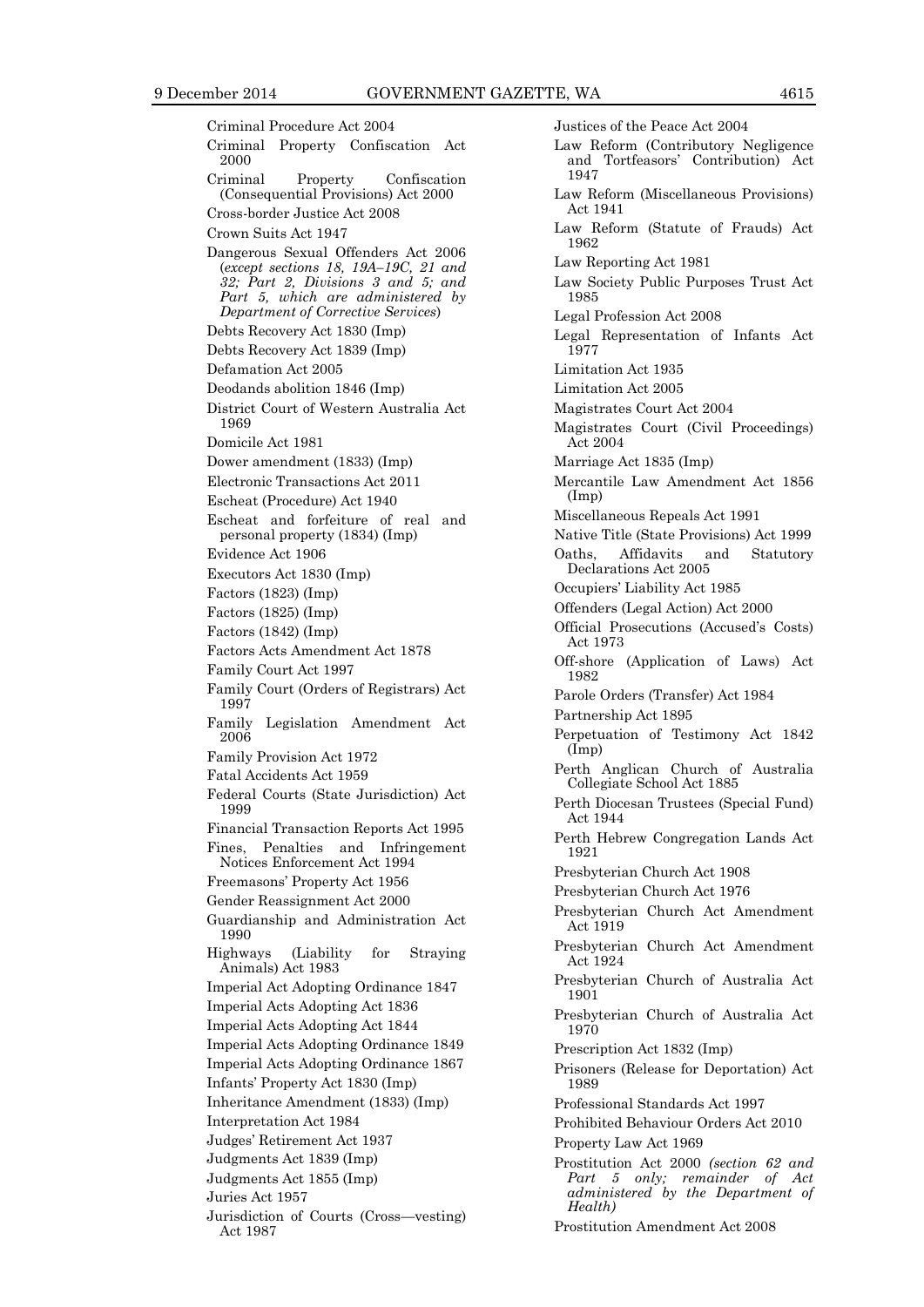- Public Notaries Act 1979 Public Trustee Act 1941
- Reprints Act 1984
- Restraining Orders Act 1997
- Restraint of Debtors Act 1984
- Roman Catholic Bishop of Broome Property Act 1957
- Roman Catholic Bunbury Church Property Act 1955
- Roman Catholic Church Lands Act 1895
- Roman Catholic Church Lands Amendment Act 1902
- Roman Catholic Church Lands Ordinance 1858
- Roman Catholic Church Property Act 1911
- Roman Catholic Church Property Act Amendment Act 1912
- Roman Catholic Church Property Acts Amendment Act 1916
- Roman Catholic Geraldton Church Property Act 1925
- Royal Commission (Police) Act 2002
- Sea-Carriage Documents Act 1997
- Sentence Administration Act 2003 *(Part 2 Divisions 1, 3 and 4, Part 3, Part 4, Part 5 Division 4, Part 9, sections 114, 115, 115A, 119 and 122, Schedules 1 and 2; remainder of Act administered by the Department of Corrective Services)*
- Sentencing Act 1995 *(except Part 3 Divisions 3 and 5, Parts 3A, 9, 10, 11 and 12, Part 18 Divisions 2, 3 and 4 which are principally administered by the Department of Corrective Services)*
- Sentencing (Consequential Provisions) Act 1995
- Sentencing Legislation Amendment and Repeal Act 2003
- Service and Execution of Process (Harbours) Ordinance 1855
- Solicitor-General Act 1969
- Special Investigation (Coal Contract) Act 1994
- Spent Convictions Act 1988
- State Administrative Tribunal Act 2004
- State Administrative Tribunal (Conferral of Jurisdiction)
- Amendment and Repeal Act 2004 Statute of Frauds (1677) (Imp)
- Statutory Corporations (Liability of Directors) Act 1996
- Stock Jobbing (Application) Act 1969
- Suitors' Fund Act 1964
- Supreme Court Act 1935
- The Salvation Army (Western Australia) Property Trust Act 1931
- Titles (Validation) and Native Title (Effect of Past Acts) Act 1995
- Trustee Companies Act 1987
- Trustees Act 1962
- Trustees of Western Australia Limited (Transfer of Business) Act 2003
- Unauthorised Documents Act 1961 Uniting Church in Australia Act 1976 Vexatious Proceedings Restriction Act 2002 Victims of Crime Act 1994 Warehousemen's Liens Act 1952 Warrants for Goods Indorsement Act 1898 West Australian Trustees Limited (Merger) Act 1989 Wills Act 1970 Yallingup Foreshore Land Act 2006 Children's Court of Western Australia Commissioner for Children and Young People Commissioner for Equal Opportunity Equal Opportunity Act 1984 *(Except Part IX, which is administered by the*  $Director$ *Opportunity in Public Employment)* Corruption and Crime Commission Corruption and Crime Commission Act 2003 Corruption and Crime Commission Amendment and Repeal Act 2003 District Court of Western Australia Family Court of Western Australia Law Reform Commission of Western Australia Law Reform Commission Act 1972 Legal Aid Commission of Western Australia Legal Aid Commission Act 1976 Legal Contribution Trust Legal Costs Committee Magistrates Court Office of Director of Public Prosecutions \* Director of Public Prosecutions Act 1991 Office of the Information Commissioner \* Freedom of Information Act 1992 Office of the Public Advocate Parliamentary Inspector of the Corruption and Crime Commission\* Prisoners Review Board Professional Standards Council Public Trustee Solicitor General State Administrative Tribunal Supreme Court of Western Australia **Commerce** Building Commissioner Building Services Board Commerce, Department of Architects Act 2004 Associations Incorporation Act 1987 Auction Sales Act 1973 Building Act 2011
	- Building Services (Complaint Resolution and Administration) Act 2011
	- Building Services Levy Act 2011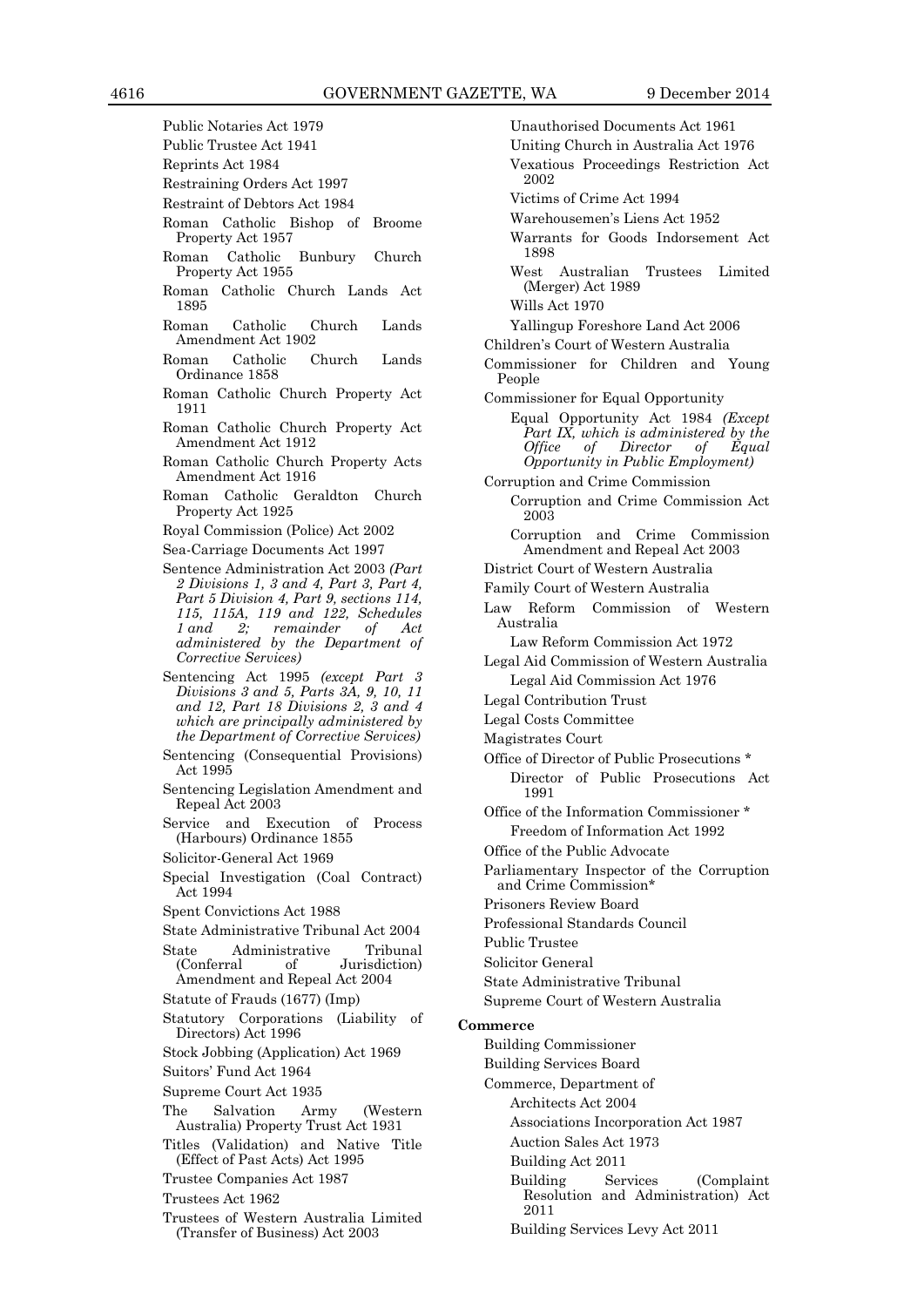Building Services (Registration) Act 2011 Business Names Act 1962 Business Names (Commonwealth Powers) Act 2012 Charitable Collections Act 1946 Chattel Securities Act 1987 Churches of Christ, Scientist, Incorporation Act 1961 Commercial Tenancy (Retail Shops) Agreements Act 1985 Competition Policy Reform (Taxing) Act 1996 Competition Policy Reform (Western Australia) Act 1996 Conspiracy and Protection of Property Act of 1900 Construction Contracts Act 2004 Construction Industry Portable Paid Long Service Leave Act 1985 Consumer Affairs Act 1971 Co-operatives Act 2009 Credit Act 1984 Credit (Administration) Act 1984 Credit (Commonwealth Powers) Act 2010 Credit (Commonwealth Powers)<br>(Transitional and Consequential Consequential Provisions) Act 2010 Debt Collectors Licensing Act 1964 Decimal Currency Act 1965 Disposal of Uncollected Goods Act 1970 Distress for Rent Abolition Act 1936 Dividing Fences Act 1961 Electricity Act 1945 Employment Agents Act 1976 Employment Dispute Resolution Act 2008 Energy Coordination Act 1994 *(Parts 2 and 3 only; remainder of Act administered by the Department of Finance)* Energy Safety Act 2006 Energy Safety Levy Act 2006 Fair Trading Act 1987 Fair Trading Act 2010 Finance Brokers Control Act 1975 Fremantle Buffalo Club (Incorporated) Act 1964 Gas Standards Act 1972 Gas Supply (Gas Quality Specifications) Act 2009 *(Part 5 Division 2 only; remainder of Act administered by the Department of Finance)* Growers Charge Act 1940 Hire-Purchase Act 1959 Home Building Contracts Act 1991 Industrial Relations Act 1979 Industry and Technology Development Act 1998 Labour Relations Reform Act 2002 Land Valuers Licensing Act 1978

Law Reform (Common Employment) Act 1951 Limited Partnerships Act 1909 Long Service Leave Act 1958 Metric Conversion Act 1972 Minimum Conditions of Employment Act 1993 Motor Vehicle Dealers Act 1973 Motor Vehicle Repairers Act 2003 New Tax System Price Exploitation Code (Taxing) Act 1999 New Tax System Price Exploitation Code (Western Australia) Act 1999 Occupational Safety and Health Act 1984 Occupational Safety and Health (Validation) Act 1998 Personal Property Securities (Commonwealth Laws) Act 2011 Petroleum Products Pricing Act 1983 Petroleum Retailers Rights and Liabilities Act 1982 Plumbers Licensing Act 1995 *(Part 5A only; remainder of Act administered by the Department of Water)* Public and Bank Holidays Act 1972 Real Estate and Business Agents Act 1978 Residential Parks (Long-stay Tenants) Act 2006 Residential Tenancies Act 1987 Retail Trading Hours Act 1987 Retirement Villages Act 1992 Sale of Goods Act 1895 Sale of Goods (Vienna Convention) Act 1986 Settlement Agents Act 1981 Street Collections (Regulation) Act 1940 Sunday Entertainments Act 1979 Transfer of Incorporation (HBF and HIF) Act 2009 Travel Agents Act 1985 Western Australian Aged Sailors, Soldiers and Airmen's Relief Fund Act 1932 Western Australian Products Symbol Act 1972 Commission for Occupational Safety and Health Construction Industry Long Service Leave Payments Board Land Valuers Licensing Board Motor Vehicle Industry Board Plumbers Licensing Board Australian Industrial Relations Commission, Department of the Registrar WorkCover Western Australia Authority Employers Indemnity Policies (Premium Rates) Act 1990 Employers' Indemnity Supplementation Fund Act 1980 Waterfront Workers (Compensation for

Asbestos Related Diseases) Act 1986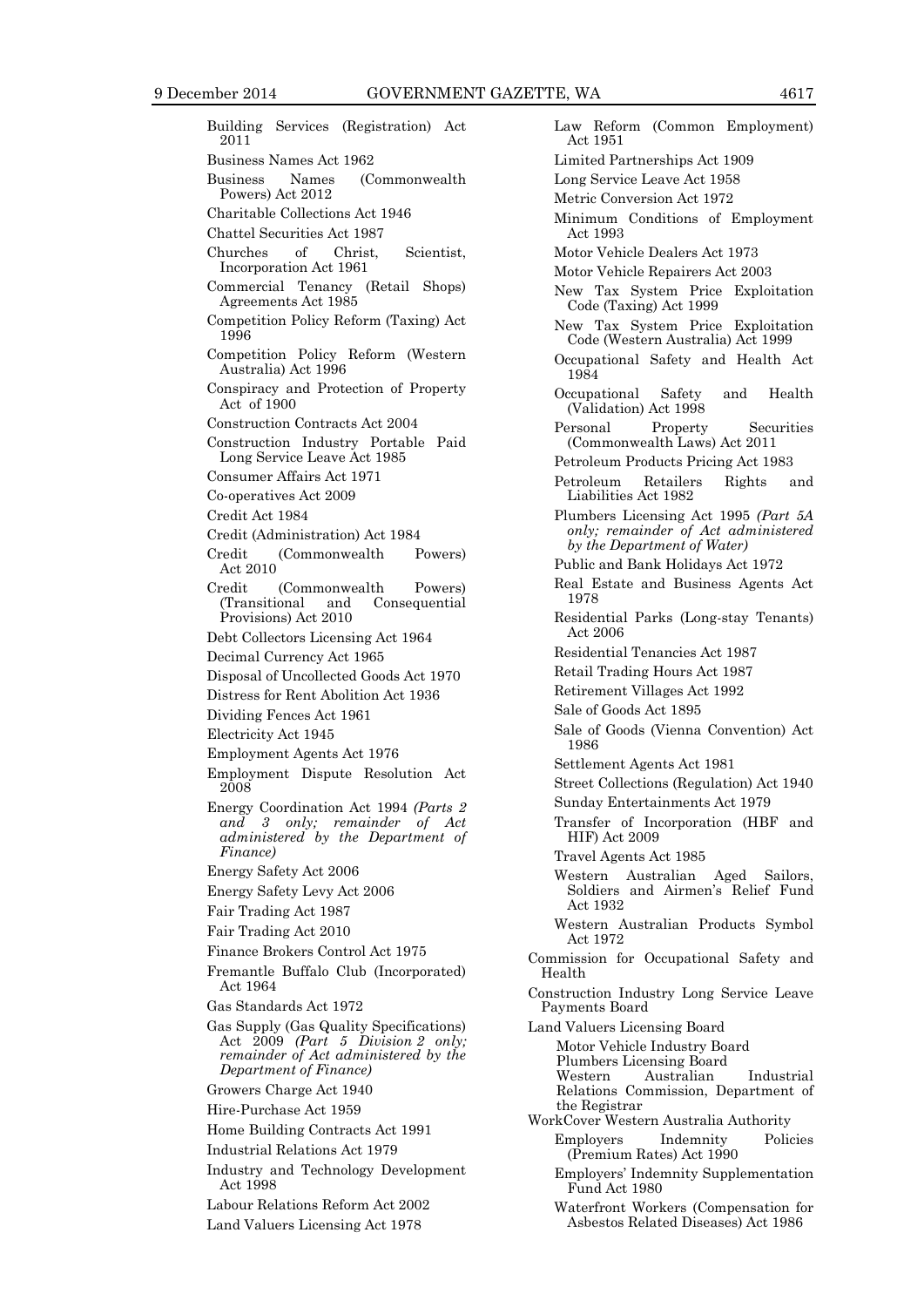Workers' Compensation and Injury Management Act 1981

- Workers' Compensation and Injury Management (Acts of Terrorism) Act 2001
- Workers' Compensation (Common Law Proceedings) Act 2004
- Workers' Compensation Reform Act 2004

#### **MINISTER FOR FINANCE; MINES AND PETROLEUM Finance**

Finance, Department of

Commonwealth Places (Mirror Taxes Administration) Act 1999

Duties Act 2008

First Home Owner Grant Act 2000

First Home Owner Grant Amendment Act 2003

Land Tax Act 2002

Land Tax Assessment Act 2002

Pay-roll Tax Act 2002

Pay-roll Tax Assessment Act 2002

- Pay-roll Tax Rebate Act 2010
- Pay-roll Tax Rebate Act 2012
- Pay-roll Tax (Indigenous Wages) Rebate Act 2012
- Public Works Act 1902 *(except Part 1A, which is administered by the Western Australian Building Management Authority)*
- Rates and Charges (Rebates and Deferments) Act 1992
- Stamp Act 1921
- Stamp Amendment (Assessment) Act 2005
- Stamp Amendment (Budget) Act 2002
- Sunset Reserve Transformation Act 2014
- Taxation Administration Act 2003

Taxation Administration (Consequential Provisions) Act 2002

# State Supply Commission

State Supply Commission Act 1991

Western Australian Building Management Authority

Public Works Act 1902 *(Part 1A only, the remainder of the Act is administered by the Department of Finance)*

#### **Mines and Petroleum**

Mines and Petroleum, Department of

- Anglo-Persian Oil Company Limited's (Private) Act 1919
- Barrow Island Royalty Trust Account Act 1985
- Barrow Island Royalty Variation Agreement Act 1985
- British Imperial Oil Company, Limited (Private) Act 1925

Coal Industry Tribunal of Western Australia Act 1992

- Coal Miners' Welfare Act 1947
- Dangerous Goods Safety Act 2004

Mines Safety and Inspection Act 1994 Mining Act 1978 Mining On Private Property Act 1898 Mining Rehabilitation Fund Act 2012 Mining (Validation and Amendment) Act 1986 Offshore Minerals Act 2003 Offshore Minerals (Consequential Amendments) Act 2003 Offshore Minerals (Registration Fees) Act 2003 Petroleum Act 1936 Petroleum and Geothermal Energy Resources Act 1967 Petroleum and Geothermal Energy Resources (Registration Fees) Act 1967 Petroleum and Geothermal Energy

Safety Levies Act 2011

Petroleum Pipelines Act 1969

- Petroleum (Submerged Lands) Act 1982
- Petroleum (Submerged Lands) Registration Fees Act 1982
- Coal Industry Superannuation Board
- Coal Industry Superannuation Act 1989 Coal Miners' Welfare Board of Western Australia
- Minerals and Energy Research Institute of Western Australia

Minerals Research Institute of Western Australia Act 2013

# **MINISTER FOR AGRICULTURE AND FOOD; FISHERIES**

# **Agriculture and Food**

- Agricultural Produce Commission Agricultural Produce Commission Act 1988
- Agriculture and Food, Department of Aerial Spraying Control Act 1966
	- Agricultural and Veterinary Chemicals (Taxing) Act 1995
	- Agricultural and Veterinary Chemicals (Western Australia) Act 1995
	- Agriculture and Related Resources Protection Act 1976
	- Animal Welfare Act 2002
	- Biological Control Act 1986
	- Biosecurity and Agriculture Management Act 2007
	- Biosecurity and Agriculture Management Rates and Charges Act 2007
	- Biosecurity and Agriculture<br>Management (Repeal and Management (Repeal and Consequential Provisions) Act 2007
	- Bulk Handling Act 1967
	- Exotic Diseases of Animals Act 1993
	- Gene Technology Act 2006
	- Genetically Modified Crops Free Areas Act 2003
	- Industrial Hemp Act 2004
	- Loans (Co-operative Companies) Act 2004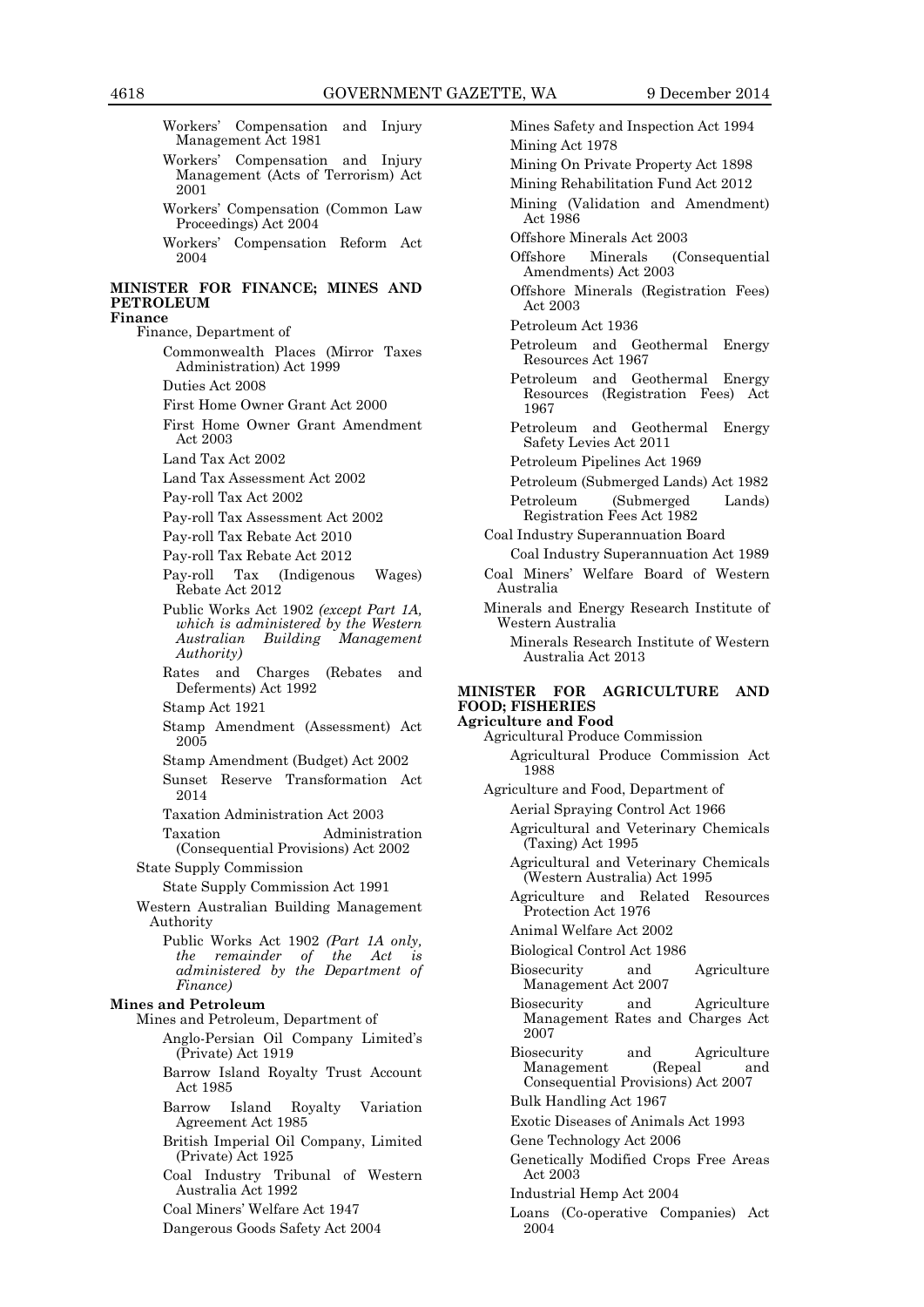Marketing of Potatoes Act 1946 Ord River Dam Catchment Area (Straying Cattle) Act 1967 Perth Market Act 1926 Royal Agricultural Society Act 1926 Royal Agricultural Society Act Amendment Act 1929 Rural Business Development Corporation Act 2000 Soil and Land Conservation Act 1945 Tree Plantation Agreements Act 2003 Veterinary Chemical Control and Animal Feeding Stuffs Act 1976 Veterinary Surgeons Act 1960 Western Australian Meat Industry Authority Act 1976 Western Australian Meat Marketing Co-operative Limited (Shares) Act 2003 Landcare Trust Perth Market Authority Potato Marketing Corporation of Western Australia Rural Business Development Corporation Veterinary Surgeons Board Western Australian Meat Industry Authority **Fisheries** Fisheries, Department of Fish Resources Management Act 1994 Fisheries Adjustment Schemes Act 1987 Fishing and Related Industries Compensation (Marine Reserves) Act 1997 Fishing Industry Promotion Training and Management Levy Act 1994 Pearling Act 1990 **TREASURER; MINISTER FOR ENERGY; CITIZENSHIP AND MULTICULTURAL INTERESTS Treasurer**  Economic Regulation Authority Economic Regulation Authority Act 2003 Fire and Emergency Services Superannuation Board Fire and Emergency Services Superannuation Act 1985 Government Employees Superannuation Board State Superannuation Act 2000 State Superannuation (Transitional and Consequential Provisions) Act 2000 Superannuation and Family Benefits Act 1938 Insurance Commission of Western Australia Acts Amendment (ICWA) Act 1996

Insurance Commission of Western Australia Act 1986

Motor Vehicle (Third Party Insurance) Act 1943 SGIO Privatisation Act 1992 Office of the Auditor General \* Parliamentary Superannuation Board Parliamentary Superannuation Act 1970 Treasury, Department of Advance Bank (Merger with St. George Bank) Act 1998 Advance Bank (Merger with St. George Bank) (Taxing) Act 1998 Anzac Day Act 1960 Appropriation (Consolidated Fund) Acts (various) Auditor General Act 2006 Australia and New Zealand Banking Group Act 1970 Australia and New Zealand Banking Group Limited (NMRB) Act 1991 Australia and New Zealand Banking Group Limited (Town & Country) Act 1995 Bank Mergers Act 1997 Bank Mergers (Taxing) Act 1997 Bank of South Australia (Merger with Advance Bank) Act 1996 Bank of Western Australia Act 1995 Electricity Industry Act 2004 *(Part 9A only; remainder of Act administered by the Department of Finance)* Financial Agreement Act 1928 Financial Agreement Act 1995 Financial Management (Transitional Provisions) Act 2006 Financial Management Act 2006 Financial Relations Agreement (Consequential Provisions) Act 1999 Fiona Stanley Hospital Construction Account Act 2007 Government Financial Responsibility Act 2000 Judges' Salaries and Pensions Act 1950 Loan Acts (various) Perth Building Society (Merger) Act 1986 Railways (Access) Act 1998 Royalties for Regions Act 2009 (*Part 2 only, except sections 9 and 10 which are administered by the Department for Regional Development and Lands*) State Bank of South Australia (Transfer of Undertaking) Act 1994 State Enterprises (Commonwealth Tax Equivalents) Act 1996 State Entities (Payments) Act 1999 State Trading Concerns Act 1916 Statistics Act 1907 Supply Acts (various) The Bank of Adelaide (Merger) Act 1980 The Commercial Bank of Australia Limited (Merger) Act 1982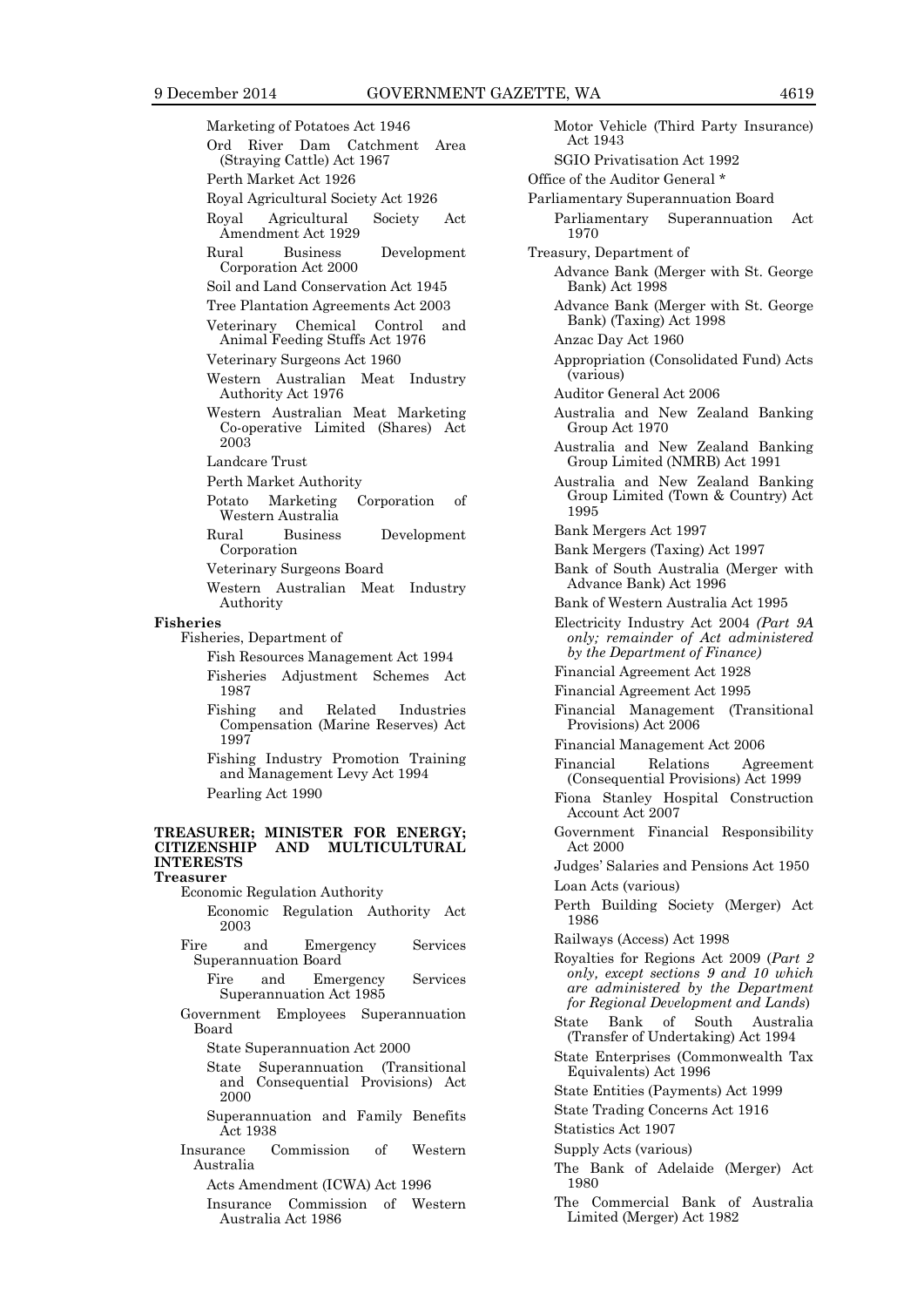The Commercial Banking Company of Sydney Limited (Merger) Act 1982

Treasurer's Advance Authorisation Acts (various)

Unclaimed Money Act 1990

Unclaimed Money (Superannuation and RSA Providers) Act 2003

- WADC and WA Exim Corporation Repeal Act 1998
- Western Australian Future Fund Act 2012
- Westpac Banking Corporation (Challenge Bank) Act 1996
- Western Australian Treasury Corporation Western Australian Treasury

Corporation Act 1986

- **Energy**
	- Dampier to Bunbury Pipeline Act 1997 Electricity Corporations Act 2005

Electricity Industry Act 2004 *(except Part 9A, which is administered by the Department of Treasury)*

- Electricity Transmission and Distribution Systems (Access) Act 1994
- Energy Arbitration and Review Act 1998
- Energy Coordination Act 1994 *(except Parts 2 and 3, which are administered by the Department of Commerce)*

Energy Corporations (Transitional and Consequential Provisions) Act 1994

Energy Operators (Powers) Act 1979

- Fuel, Energy and Power Resources Act 1972
- Gas Corporation (Business Disposal) Act 1999
- Gas Services Information Act 2012
- Gas Supply (Gas Quality Specifications) Act 2009 *(except Part 5 Division 2, which is administered by the Department of Commerce)*
- National Gas Access (WA) Act 2009
- State Energy Commission (Validation) Act 1978
- *(The Department of Finance is the agency principally assisting the Minister in the administration of the above Acts)*
- Electricity Generation Corporation
- Electricity Networks Corporation

Electricity Retail Corporation

Independent Market Operator

Regional Power Corporation Western Australian Energy Disputes Arbitrator

**Citizenship and Multicultural Interests**

#### **MINISTER FOR LOCAL GOVERNMENT; COMMUNITY SERVICES; SENIORS AND VOLUNTEERING; YOUTH**

**Local Government; Community Services** Local Government and Communities, Department of

Albany Cemeteries Act 1943

Albany Public Cemeteries Subsidies Act 1952 Busselton Cemetery Act 1944 Caravan Parks and Camping Grounds Act 1995 Carers Recognition Act 2004 Carnarvon Electric Lighting Act 1924 Cat Act 2011 Child Care Services Act 2007 City of Fremantle (Free Literary Institute) Act 1948 City of Perth Improvement Act 1913 City of Perth Restructuring Act 1993 Control of Vehicles (Off-road Areas) Act 1978 Education and Care Services National Law (WA) Act 2012 Dog Act 1976 Dog Amendment Act 2013 Fremantle Endowment Lands Act 1918 Fremantle Improvement Act 1913 Guildford Cemeteries Act 1936 Guildford Old Cemetery (Lands Revestment) Act 1949 Kojonup Cemetery Act 1928 Local Government (Miscellaneous Provisions) Act 1960 Local Government Act 1995 Mandurah Church Burial Ground Act 1947 Northam Cemeteries Act 1944 Ocean Gardens (Inc.) Act 2004 South Fremantle Oil Installations Pipe Line Act 1948 Tamala Park Land Transfer Act 2001 Toodyay Cemeteries Act 1939 Transfer and Use of Funds (Shires of Harvey and Waroona) Act 1991 York Cemeteries Act 1933 Metropolitan Cemeteries Board Cemeteries Act 1986 Western Australian Local Government Grants Commission Local Government Grants Act 1978 **Seniors and Volunteering** Volunteers and Food and Other Donors (Protection from Liability) Act 2002 (*The Department of Local Government and Communities is the agency principally assisting the Minister in the administration of the above Act*)

#### **Youth**

#### **MINISTER FOR ENVIRONMENT; HERITAGE Environment**

Botanic Gardens and Parks Authority

- Botanic Gardens and Parks Authority Act 1998
- Conservation Commission of Western Australia
- Environment Regulation, Department of Carbon Rights Act 2003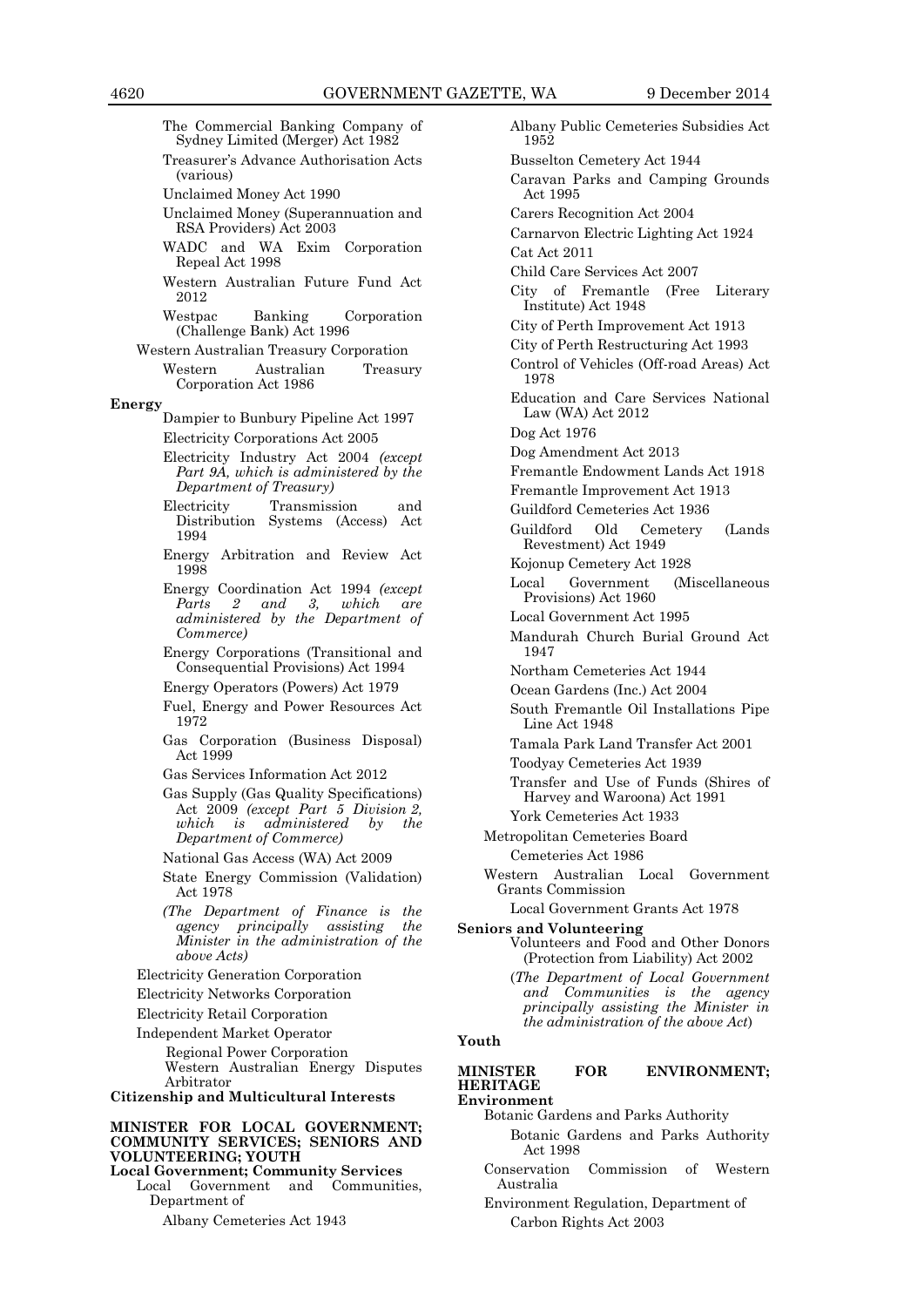Contaminated Sites Act 2003

- Environmental Protection Act 1986
- Environmental Protection (Landfill) Levy Act 1998
- National Environment Protection Council (Western Australia) Act 1996
- Environmental Protection Authority
- Keep Australia Beautiful Council (W.A.)

Litter Act 1979

*(The Department of Environment Regulation is the agency principally assisting the Minister in the administration of this Act)*

- Marine Parks and Reserves Authority
- Marine Parks and Reserves Scientific Advisory Committee
- Office of the Environmental Protection Authority
- Parks and Wildlife, Department of
	- Conservation and Land Management Act 1984
	- Reserves (National Parks and Conservation Parks) Act 2004
	- Reserves (National Parks, Conservation Parks and Other Reserves) Act 2004
	- Reserves (National Parks, Conservation Parks, Nature Reserves and Other Reserves) Act 2004
	- Sandalwood Act 1929
	- Wildlife Conservation Act 1950
- Swan River Trust
	- Swan and Canning Rivers Management Act 2006
	- Swan and Canning Rivers<br>(Consequential and Transitional (Consequential Provisions) Act 2006
	- *(The Department of Parks and Wildlife is the agency principally assisting the Minister in the administration of these Acts)*
- Waste Authority
	- Waste Avoidance and Resource Recovery Act 2007
	- Waste Avoidance and Resource Recovery Levy Act 2007
	- *(The Department of Environment Regulation is the agency principally assisting the Minister in the administration of these Acts*)
- Zoological Parks Authority Zoological Parks Authority Act 2001
- **Heritage**

Heritage Council of Western Australia

- Heritage of Western Australia Act 1990
- National Trust of Australia (WA), The National Trust of Australia (W.A.) Act 1964
	- St. Catherine's Hall, Greenough Act 1981
- State Heritage Office, Department of the

**MINISTER FOR EMERGENCY SERVICES;<br>
CORRECTIVE SERVICES; SMALL CORRECTIVE BUSINESS; VETERANS Emergency Services** Fire and Emergency Services, Department of Bush Fires Act 1954 Emergency Services Levy Act 2002 Fire Brigades Act 1942 Fire and Emergency Services Act 1998 Fire and Emergency Services Authority of Western Australia (Consequential Provisions) Act 1998 State Emergency Management Committee Emergency Management Act 2005 **Corrective Services** Corrective Services, Department of Court Security and Custodial Services Act 1999 Dangerous Sexual Offenders Act 2006 (*sections 18, 19A–19C, 21 and 32; Part 2, Divisions 3 and 5; and Part 5 only; remainder administered by the Department of the Attorney General*) Prisoners (International Transfer) Act 2000 Prisoners (Interstate Transfer) Act 1983 Prisons Act 1981 Sentence Administration Act 2003 *(Part 1, Part 2 Division 2, Part 5 Divisions 1 to 3, Part 6, Part 7, Part 8 and Part 10 (except sections 114 and 115A); remainder of Act administered by the Department of the Attorney General)* Sentence Administration (Interstate<br>Transfer of Community Based Transfer of Community Based Sentences) Act 2009 Sentencing Act 1995 *(Part 3 Divisions 3 and 5, Parts 3A, 9, 10, 11 and 12, Part 18 Divisions 2, 3 and 4; remainder of Act administered by the Department of the Attorney General)* Young Offenders Act 1994 Inspector of Custodial Services Inspector of Custodial Services Act 2003 **Small Business** Small Business Development Corporation Small Business Development Corporation Act 1983

# **Veterans**

## **MINISTER FOR WATER; SPORT AND RECREATION; FORESTRY**

- **Water**
	- Bunbury Water Board (Aqwest Bunbury Water Board)
	- Busselton Water Board
	- Water, Department of
		- Country Areas Water Supply Act 1947
		- Metropolitan Arterial Drainage Act 1982

Metropolitan Water Supply, Sewerage, and Drainage Act 1909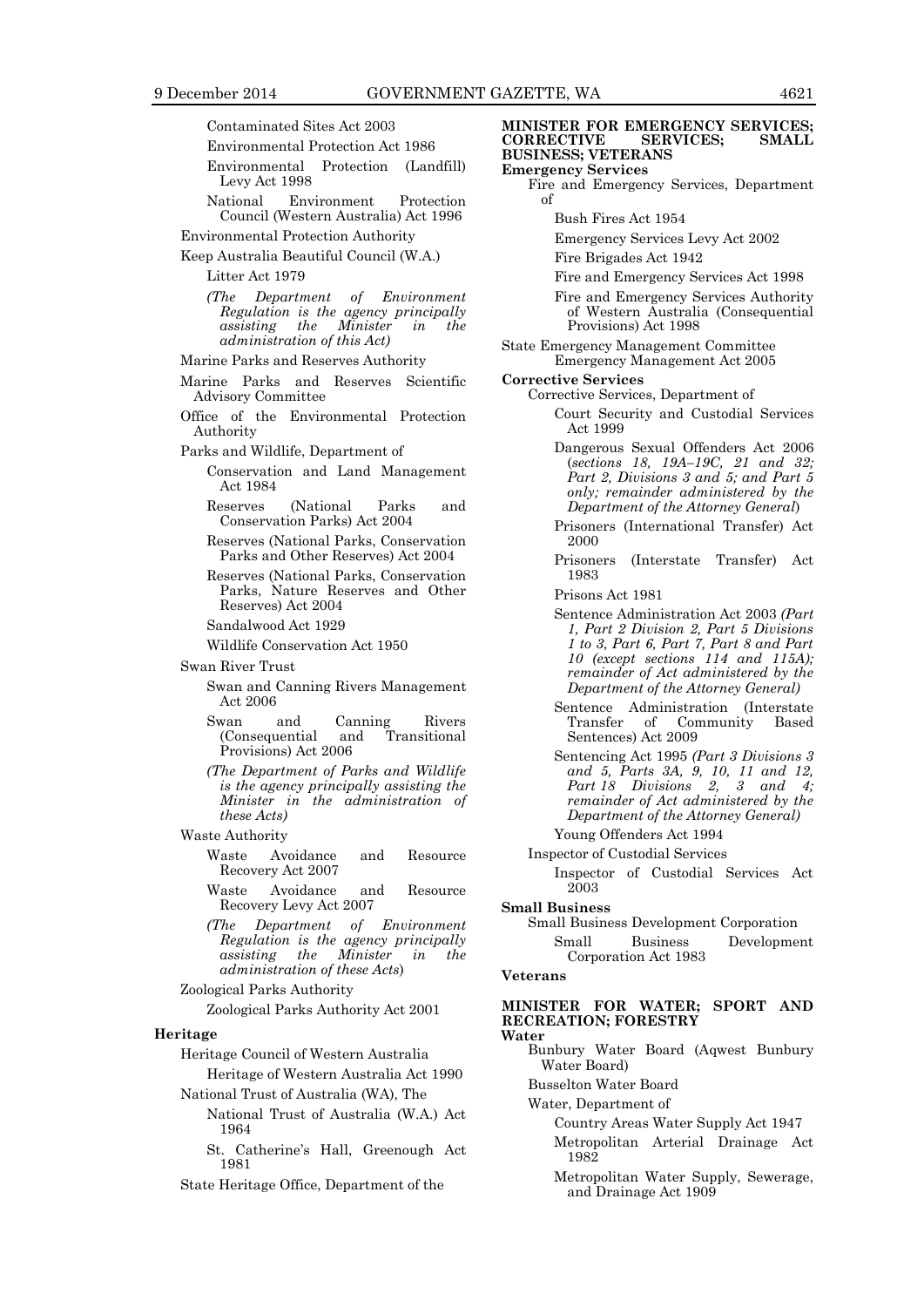Plumbers Licensing Act 1995 *(Except Part 5A, which is administered by the Department of Commerce)* Rights in Water and Irrigation Act 1914 Water Agencies (Powers) Act 1984 Water Agencies Restructure<br>(Transitional and Consequential  $(Transitional$  and Provisions) Act 1995 Water Corporations Act 1995 Water Efficiency Labelling and Standards Act 2006 Water Resources Legislation Amendment Act 2007 Water Services Act 2012 Waterways Conservation Act 1976 Water Corporation Water Resources Council **Sport and Recreation** Combat Sports Commission Sport and Recreation, Department of Combat Sports Act 1987 Major Events (Aerial Advertising) Act 2009 Sports Drug Testing Act 2001 Western Australian Sports Centre Trust Act 1986 Western Australian Sports Centre Trust (Challenge Stadium) **Forestry** Forest Products Commission Forest Products Act 2000 **MINISTER FOR TRANSPORT Transport** Transport, Department of Air Navigation Act 1937 Civil Aviation (Carriers' Liability) Act 1961 Damage by Aircraft Act 1964 Harbours and Jetties Act 1928 Jetties Act 1926 Lights (Navigation Protection) Act 1938 Marine and Harbours Act 1981 Marine Navigational Aids Act 1973 Maritime Fees and Charges (Taxing) Act 1999 Motor Vehicle Drivers Instructors Act 1963 Owner-Drivers (Contracts and Disputes) Act 2007 Perth Parking Management Act 1999 Perth Parking Management (Consequential Provisions) Act 1999 Perth Parking Management (Taxing) Act 1999 Pilots' Limitation of Liability Act 1962 Pollution of Waters By Oil and Noxious Substances Act 1987 Port Authorities Act 1999 Rail Safety Act 2010 Railway (Butler to Brighton) Act 2010 Railway Discontinuance Act 2006 Railway Discontinuance Act (No. 2) 2006

Railway (Tilley to Karara) Act 2010 Road Traffic Act 1974 Road Traffic (Administration) Act 2008 Road Traffic Amendment (Dangerous Driving) Act 2004 Road Traffic (Authorisation to Drive) Act 2008 Road Traffic (Vehicle Licensing) (Taxing) Act 2001 Road Traffic (Vehicles) Act 2012 Road Traffic (Vehicles) (Taxing) Act 2008 Sea-Carriage of Goods Act 1909 Shipping and Pilotage Act 1967 Taxi Act 1994 Taxi Drivers Licensing Act 2014 Trans-Continental Railway Act 1911 Transport Co-ordination Act 1966 Western Australian Marine Act 1982 Western Australian Marine (Sea Dumping) Act 1981 Western Australian Photo Card Act 2014 Wire and Wire Netting Act 1926 Port Authorities Albany Port Authority Broome Port Authority Bunbury Port Authority Dampier Port Authority Esperance Port Authority Fremantle Port Authority Geraldton Port Authority Port Hedland Port Authority Public Transport Authority of Western Australia Bunbury Harbour (East Perth— Bunbury) Railway Act 1970 Collie-Cardiff Railway Act 1951 Coogee-Kwinana Railway Act 1952 Coogee-Kwinana (Deviation) Railway Act 1961 Dongara—Eneabba Railway Act 1974 Government Railways Act 1904 Industrial Lands (Kwinana) Railway Act 1966 Kwinana Loop Railway Act 1968 Kwinana-Mundijong-Jarrahdale Railway Act 1961 Kwinana-Mundijong-Jarrahdale Railway Extension Act 1967 Lake Lefroy (Coolgardie-Esperance Wharf) Railway Act 1969 Midland Junction-Welshpool Railway Act 1957 Morawa-Koolanooka Hills Railway Act 1964 Perth-Joondalup Railway Act 1989 Private Railways (Level Crossings) Act 1966 Public Transport Authority Act 2003 Rail Freight System Act 2000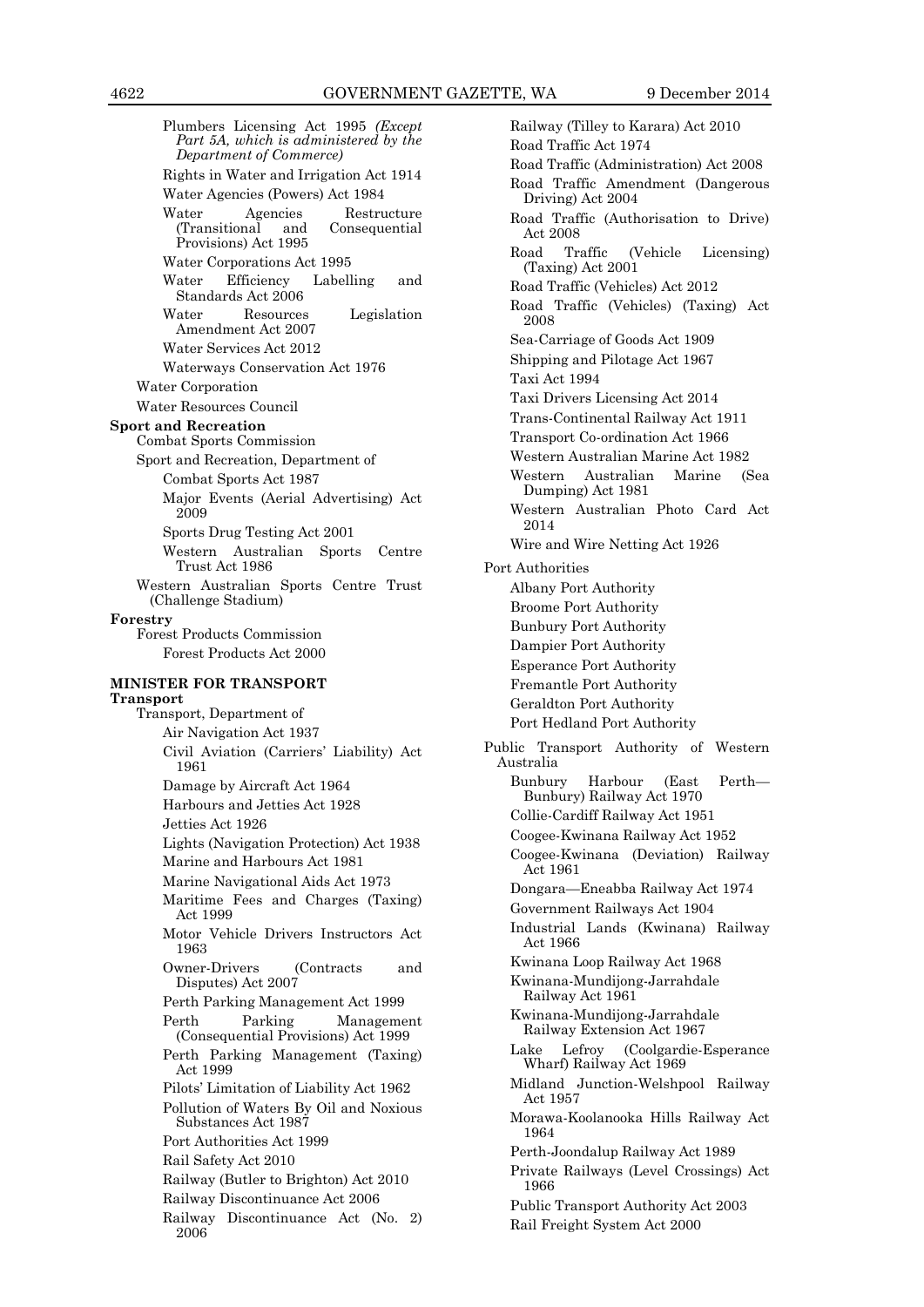| Railway (Bunbury to Boyanup)<br>Discontinuance, Revestment<br>and<br>Construction Act 1973 |
|--------------------------------------------------------------------------------------------|
| Railway (Jandakot to Perth) Act 2002                                                       |
| Railway (Narngulu to Geraldton) Act<br>2001                                                |
| Railway (Northern and Southern Urban<br>Extensions) Act 1999                               |
| Railway Standardisation Agreement<br>Act 1961                                              |
| Railways<br>(Standard)<br>Gauge)<br>Construction Act 1961                                  |
| Spearwood-Cockburn<br>Cement<br>Pty.<br>Limited Railway Act 1961                           |
| Spencer's Brook-Northam Railway<br>Extension Act 1963                                      |
| West Kalgoorlie-Lake Lefroy Railway<br>Act 1970                                            |
| West Kambalda Railway Act 1972                                                             |
| Commissioner of Main Roads                                                                 |
| Main Roads Act 1930                                                                        |
| Western Australian Coastal Shipping<br>Commission                                          |
| Western Australian Coastal Shipping<br>Commission Act 1965                                 |
| MINISTER FOR HOUSING; RACING AND<br><b>GAMING</b>                                          |
| Housing<br>Country Housing Authority                                                       |
| <b>Housing Authority</b>                                                                   |
| Housing, Department of                                                                     |
| Country Housing Act 1998                                                                   |
| Government Employees' Housing Act<br>1964                                                  |
| Housing Act 1980                                                                           |
| <b>Racing and Gaming</b><br><b>Burswood Park Board</b>                                     |
| Gaming and Wagering Commission of<br>Western Australia                                     |
| Betting Control Act 1954                                                                   |

Bookmakers Betting Levy Act 1954 Casino (Burswood Island) Agreement Act 1985 Casino Control Act 1984 Gaming and Wagering Commission Act 1987 Gaming and Wagering Commission (Continuing Lotteries Levy) Act 2000 Liquor Commission Racing and Wagering Western Australia Racing, Gaming and Liquor, Department of Gaming and Betting (Contracts and Securities) Act 1985 Liquor Control Act 1988 Racing and Gambling Legislation Amendment and Repeal Act 2003 Racing and Wagering Western Australia Act 2003 Racing and Wagering Western Australia Tax Act 2003 Racing Bets Levy Act 2009 Racing Penalties (Appeals) Act 1990 Racing Restriction Act 2003 The Western Australian Turf Club Act 1892 Western Australian Greyhound Racing Association Act 1981 Western Australian Trotting Association Act 1946 Western Australian Turf Club (Property) Act 1944 Racing Penalties Appeal Tribunal Western Australian Greyhound Racing Association

*\* entity reports directly to Parliament*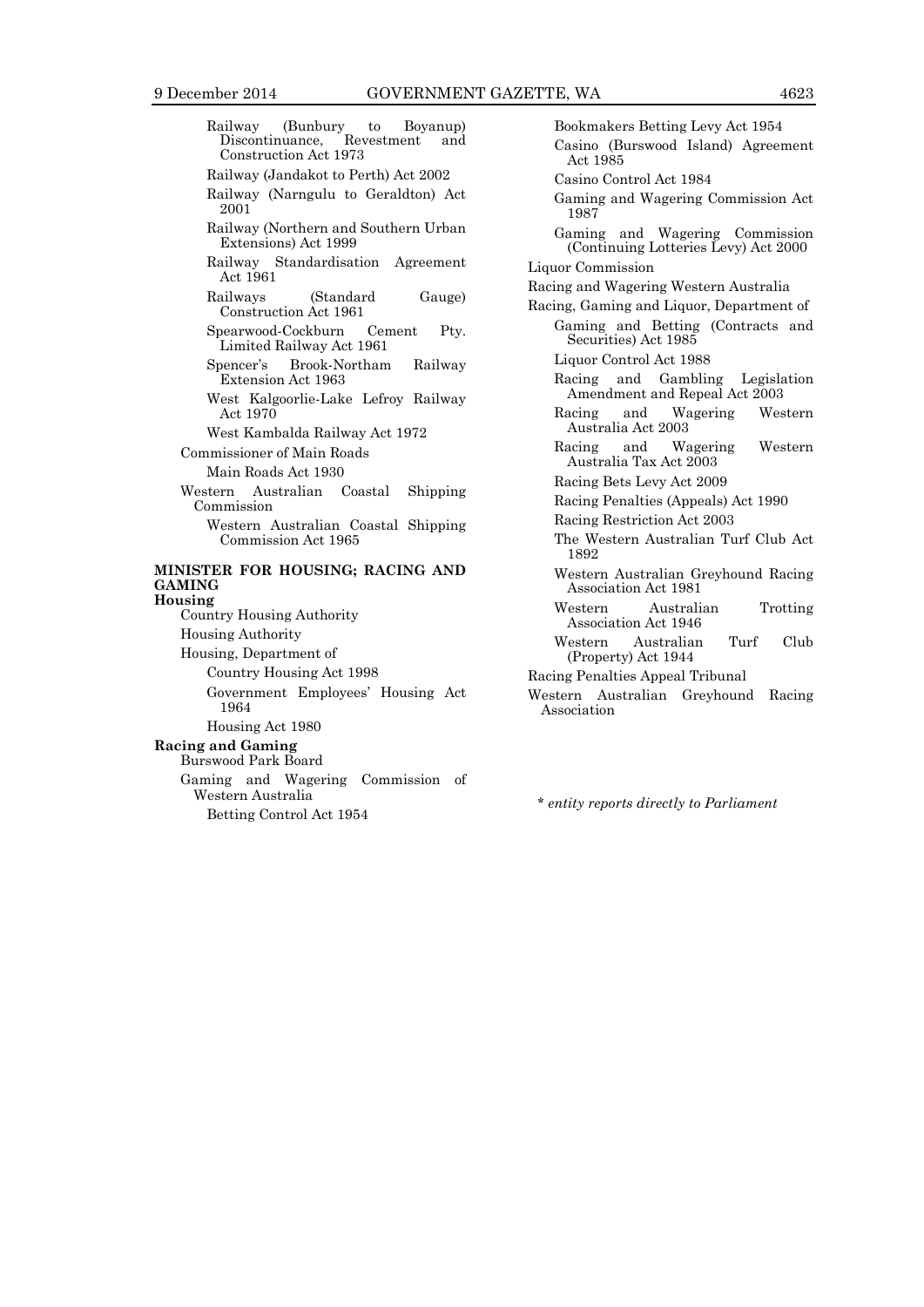# **INDEX**

| Aboriginal Affairs Advisory Committee 4613<br>Aboriginal Affairs Planning Authority Act |  |
|-----------------------------------------------------------------------------------------|--|
| Aboriginal Affairs Planning Authority,                                                  |  |
|                                                                                         |  |
| Aboriginal Affairs, Department of 4612                                                  |  |
| Aboriginal Communities Act 1979  4613                                                   |  |
| Aboriginal Cultural Material Committee  4613                                            |  |
| Aboriginal Education and Training                                                       |  |
|                                                                                         |  |
| Aboriginal Heritage (Marandoo) Act 1992. 4613                                           |  |
| Aboriginal Heritage Act 1972 4613                                                       |  |
| Aboriginal Lands Trust 4613<br>Acts Amendment (Equality of Status) Act                  |  |
|                                                                                         |  |
| Acts Amendment (ICWA) Act 1996 4619                                                     |  |
| Acts Amendment and Repeal (Courts and                                                   |  |
| Legal Practice) Act 2003 4614                                                           |  |
| Administration Act 1903 4614                                                            |  |
|                                                                                         |  |
| Advance Bank (Merger with St. George                                                    |  |
|                                                                                         |  |
| Advance Bank (Merger with St. George                                                    |  |
|                                                                                         |  |
| Aerial Spraying Control Act 1966  4618                                                  |  |
| Age of Majority Act 1972  4614                                                          |  |
| Agent General Act 1895 4609                                                             |  |
| Agricultural and Veterinary Chemicals                                                   |  |
| Agricultural and Veterinary Chemicals                                                   |  |
| (Western Australia) Act 1995 4618                                                       |  |
| Agricultural Produce Commission Act                                                     |  |
|                                                                                         |  |
| Agricultural Produce Commission  4618                                                   |  |
| Agriculture and Food, Department of  4618                                               |  |
| Agriculture and Related Resources                                                       |  |
|                                                                                         |  |
|                                                                                         |  |
| Air Navigation Act 1937  4622                                                           |  |
| Albany Cemeteries Act 1943  4620                                                        |  |
| Albany Hardwood Plantation Agreement                                                    |  |
|                                                                                         |  |
| Albany Lot 184 (Validation of Title) Act                                                |  |
| Albany Port Authority  4622                                                             |  |
| Albany Public Cemeteries Subsidies Act                                                  |  |
|                                                                                         |  |
| Alcohol and Drug Authority Act 1974 4614                                                |  |
| Alteration of Statutory Designations Act                                                |  |
|                                                                                         |  |
| Alumina Refinery (Mitchell Plateau)                                                     |  |
|                                                                                         |  |
| Alumina Refinery (Pinjarra) Agreement                                                   |  |
|                                                                                         |  |
| Alumina Refinery (Wagerup) Agreement<br>and Acts Amendment Act 1978 4610                |  |
| Alumina Refinery (Worsley) Agreement                                                    |  |
|                                                                                         |  |
| Alumina Refinery Agreement Act 1961  4610                                               |  |
| Alumina Refinery Agreements (Alcoa)                                                     |  |
| Amendment Act 1987  4610                                                                |  |
| Amendment of Deeds of Grant Act 1884 4612                                               |  |
|                                                                                         |  |
| Anglican Church of Australia (Diocesan                                                  |  |
| Anglican Church of Australia (Diocese of                                                |  |
| North West Australia) Act 1961 4614                                                     |  |
| Anglican Church of Australia (Swanleigh                                                 |  |
| land and endowments) Act 1979 4614                                                      |  |
| Anglican Church of Australia Act 1976  4614                                             |  |
| Anglican Church of Australia Constitution                                               |  |

| Anglican Church of Australia Diocesan           |  |
|-------------------------------------------------|--|
| Trustees and Lands Act 1918 4611                |  |
| Anglican Church of Australia Lands Act          |  |
|                                                 |  |
| Anglican Church of Australia Lands              |  |
|                                                 |  |
| Anglican Church of Australia School             |  |
|                                                 |  |
| Anglo-Persian Oil Company Limited's             |  |
|                                                 |  |
| Animal Resources Authority Act 1981 4611        |  |
| Animal Resources Authority 4611                 |  |
|                                                 |  |
| Animal Welfare Act 2002 4618                    |  |
|                                                 |  |
| Appropriation (Consolidated Fund) Acts          |  |
|                                                 |  |
|                                                 |  |
| Armorial Bearings Protection Act 1979 4609      |  |
|                                                 |  |
| Artificial Conception Act 1985 4614             |  |
| Associations Incorporation Act 1987 4616        |  |
| Attorney General, Department of 4614            |  |
| Auction Sales Act 1973  4616                    |  |
| Auditor General Act 2006  4619                  |  |
| Australia Acts (Request) Act 1985  4614         |  |
| Australia and New Zealand Banking               |  |
|                                                 |  |
| Australia and New Zealand Banking               |  |
| Group Limited (NMRB) Act 1991  4619             |  |
| Australia and New Zealand Banking               |  |
| Group Limited (Town & Country) Act              |  |
|                                                 |  |
| Australian Crime Commission (Western            |  |
|                                                 |  |
|                                                 |  |
| Bail Amendment Act 2008 4614                    |  |
| Bank Mergers (Taxing) Act 1997 4619             |  |
| Bank Mergers Act 1997  4619                     |  |
| Bank of South Australia (Merger with            |  |
| Advance Bank) Act 1996 4619                     |  |
| Bank of Western Australia Act 1995 4619         |  |
| Baptist Union of Western Australia Lands        |  |
|                                                 |  |
| Barrow Island Act 2003  4610                    |  |
| Barrow Island Royalty Trust Account Act         |  |
|                                                 |  |
|                                                 |  |
|                                                 |  |
| Barrow Island Royalty Variation                 |  |
| Agreement Act 1985  4618                        |  |
| Betting Control Act 1954  4623                  |  |
| <b>BHP Billiton (Termination of Agreements)</b> |  |
|                                                 |  |
| Bills of Exchange (day for payment) (1836)      |  |
|                                                 |  |
| Bills of Exchange (non-payment) (1832)          |  |
|                                                 |  |
| Biological Control Act 1986  4618               |  |
| <b>Biosecurity and Agriculture Management</b>   |  |
| (Repeal and Consequential Provisions)           |  |
|                                                 |  |
| Biosecurity and Agriculture Management          |  |
|                                                 |  |
| Biosecurity and Agriculture Management          |  |
| Rates and Charges Act 2007  4618                |  |
| Births, Deaths and Marriages                    |  |
| Registration Act 1998 4614                      |  |
| Blood Donation (Limitation of Liability)        |  |
|                                                 |  |
| Board of the Art Gallery of Western             |  |
| Bookmakers Betting Levy Act 1954 4623           |  |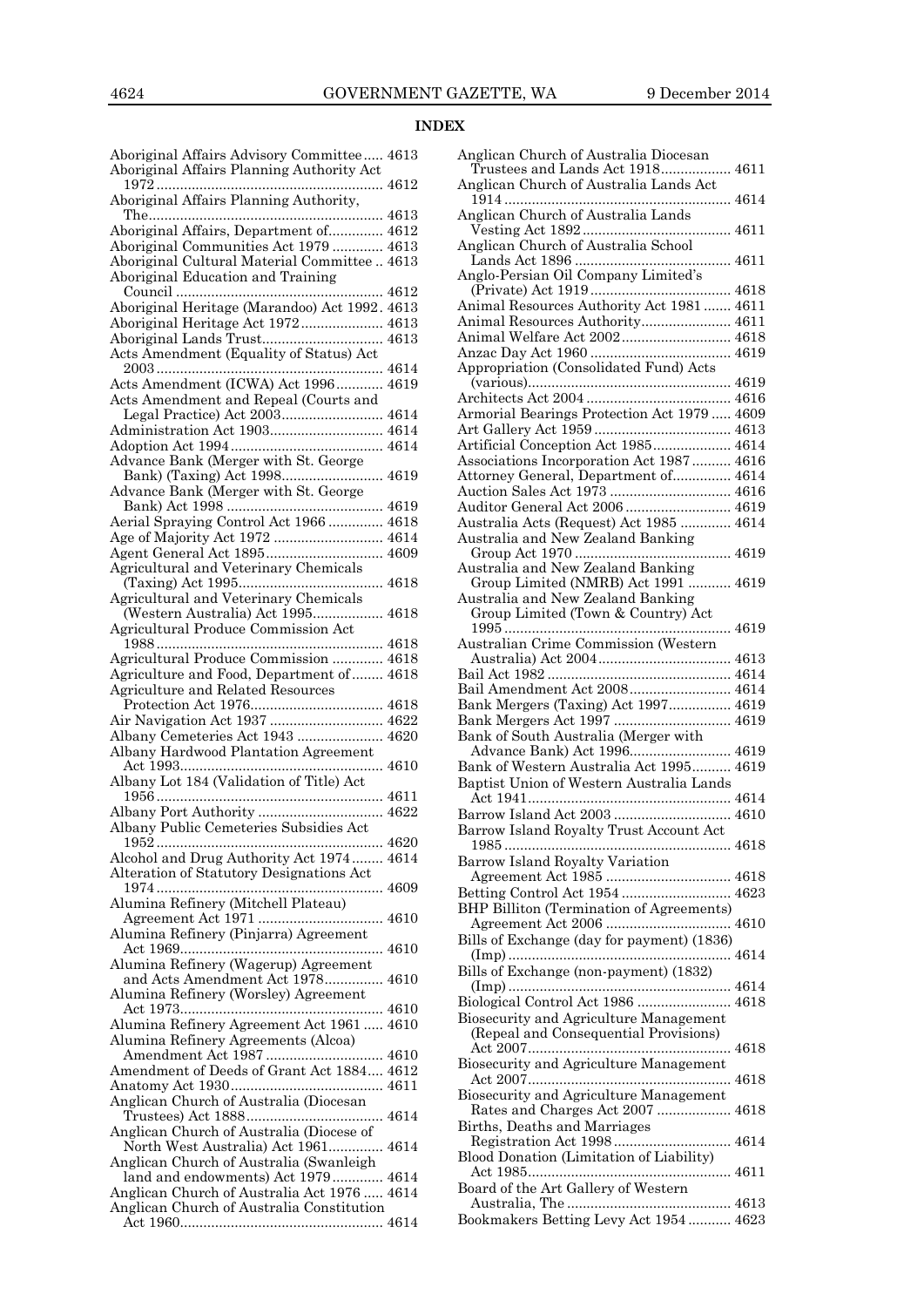| Botanic Gardens and Parks Authority Act                                          |
|----------------------------------------------------------------------------------|
| 4620<br>Botanic Gardens and Parks Authority  4620                                |
| British Imperial Oil Company, Limited                                            |
|                                                                                  |
| Broome Port Authority  4622                                                      |
| Browse (Land) Agreement Act 2012  4611                                           |
|                                                                                  |
| Building and Construction Industry                                               |
|                                                                                  |
| Building and Construction Industry                                               |
| Training Fund and Levy Collection Act                                            |
| Building and Construction Industry                                               |
| Training Levy Act 1990 4613                                                      |
|                                                                                  |
| Building Services (Complaint Resolution                                          |
| and Administration) Act 20114616                                                 |
| Building Services (Registration) Act 20114617                                    |
| Building Services Board4616                                                      |
| Building Services Levy Act 2011 4616                                             |
| Bulk Handling Act 1967 4618                                                      |
| Bunbury Harbour (East Perth-Bunbury)                                             |
| Bunbury Port Authority4622                                                       |
| Bunbury Treefarm Project Agreement Act                                           |
|                                                                                  |
| Bunbury Water Board (Aqwest Bunbury                                              |
|                                                                                  |
|                                                                                  |
|                                                                                  |
| Business Names (Commonwealth Powers)                                             |
| Business Names Act 1962  4617                                                    |
| Busselton Cemetery Act 1944 4620                                                 |
|                                                                                  |
| Cambridge Endowment Lands Act 1920  4611                                         |
|                                                                                  |
|                                                                                  |
| Canning Lands Revestment Act 1954 4611<br>Caravan Parks and Camping Grounds Act  |
|                                                                                  |
|                                                                                  |
| Carers Recognition Act 20044620                                                  |
| Carnarvon Electric Lighting Act 1924 4620                                        |
| Casino (Burswood Island) Agreement Act                                           |
|                                                                                  |
| Casino Control Act 19844623                                                      |
| Caves House Disposal Act 19654611                                                |
| Cement Works (Cockburn Cement                                                    |
| Limited) Agreement Act 19714610                                                  |
|                                                                                  |
| Charitable Collections Act 19464617                                              |
| Charitable Trusts Act 19624614                                                   |
| Chattel Securities Act 19874617                                                  |
| Chemistry Centre (WA) Act 20074611                                               |
|                                                                                  |
| Chevron-Hilton Hotel Agreement Act 19604611<br>Child Care Services Act 2007 4620 |
| Child Protection and Family Support,                                             |
|                                                                                  |
| Child Support (Adoption of Laws) Act                                             |
|                                                                                  |
| Children and Community Services Act                                              |
|                                                                                  |
| Children's Court of Western Australia Act                                        |
| Children's Court of Western Australia  4616                                      |
| Choice of Law (Limitation Periods) Act                                           |
|                                                                                  |
| Churches of Christ, Scientist,                                                   |
| Incorporation Act 19614617                                                       |
| City of Fremantle (Free Literary Institute)                                      |

| City of Perth (Leederville Park Lands) Act                                          |
|-------------------------------------------------------------------------------------|
|                                                                                     |
| City of Perth Improvement Act 19134620<br>City of Perth Restructuring Act 1993 4620 |
| Civil Aviation (Carriers' Liability) Act                                            |
|                                                                                     |
| Civil Judgments Enforcement Act 2004  4614                                          |
|                                                                                     |
| Civil Procedure Act 1833 (Imperial)4614                                             |
| Classification (Publications, Films and<br>Computer Games) Enforcement Act          |
|                                                                                     |
| Coal Industry Superannuation Act 19894618                                           |
| Coal Industry Superannuation Board4618                                              |
| Coal Industry Tribunal of Western                                                   |
| Coal Miners' Welfare Act 1947 4618                                                  |
| Coal Miners' Welfare Board of Western                                               |
|                                                                                     |
| Colleges established under Vocational                                               |
| Education and Training Act 1996 Part 5.4613                                         |
| Collie Coal (Griffin) Agreement Act 19794610<br>Collie Coal (Western Collieries)    |
|                                                                                     |
| Collie Hardwood Plantation Agreement                                                |
|                                                                                     |
| Collie-Cardiff Railway Act 19514622                                                 |
| Combat Sports Act 1987 4622                                                         |
| Combat Sports Commission 4622<br>Commerce, Department of4616                        |
| Commercial Arbitration Act 2012 4614                                                |
| Commercial Tenancy (Retail Shops)                                                   |
|                                                                                     |
| Commission for Occupational Safety and                                              |
|                                                                                     |
|                                                                                     |
| Commissioner for Children and Young                                                 |
| Commissioner for Children and Young                                                 |
|                                                                                     |
| Commissioner for Equal Opportunity4616                                              |
| Commissioner of Main Roads4623                                                      |
| Commonwealth Heads of Government                                                    |
| Meeting (Special Powers) Act 20114613<br>Commonwealth Places (Administration of     |
|                                                                                     |
| Commonwealth Places (Mirror Taxes                                                   |
| Administration) Act 19994618                                                        |
| Commonwealth Powers (De Facto                                                       |
| Relationships) Act 20064614<br>Community Protection (Offender                       |
|                                                                                     |
| Companies (Administration) Act 19824614                                             |
| Competition Policy Reform (Taxing) Act                                              |
|                                                                                     |
| Competition Policy Reform (Western                                                  |
| Conservation and Land Management Act                                                |
|                                                                                     |
| Conservation Commission of Western                                                  |
|                                                                                     |
| Conspiracy and Protection of Property Act                                           |
|                                                                                     |
| Constitution Acts Amendment Act 18994609                                            |
| Constitutional Powers (Coastal Waters)                                              |
|                                                                                     |
| Construction Contracts Act 2004 4617<br>Construction Industry Long Service Leave    |
|                                                                                     |
| Construction Industry Portable Paid Long<br>Service Leave Act 19854617              |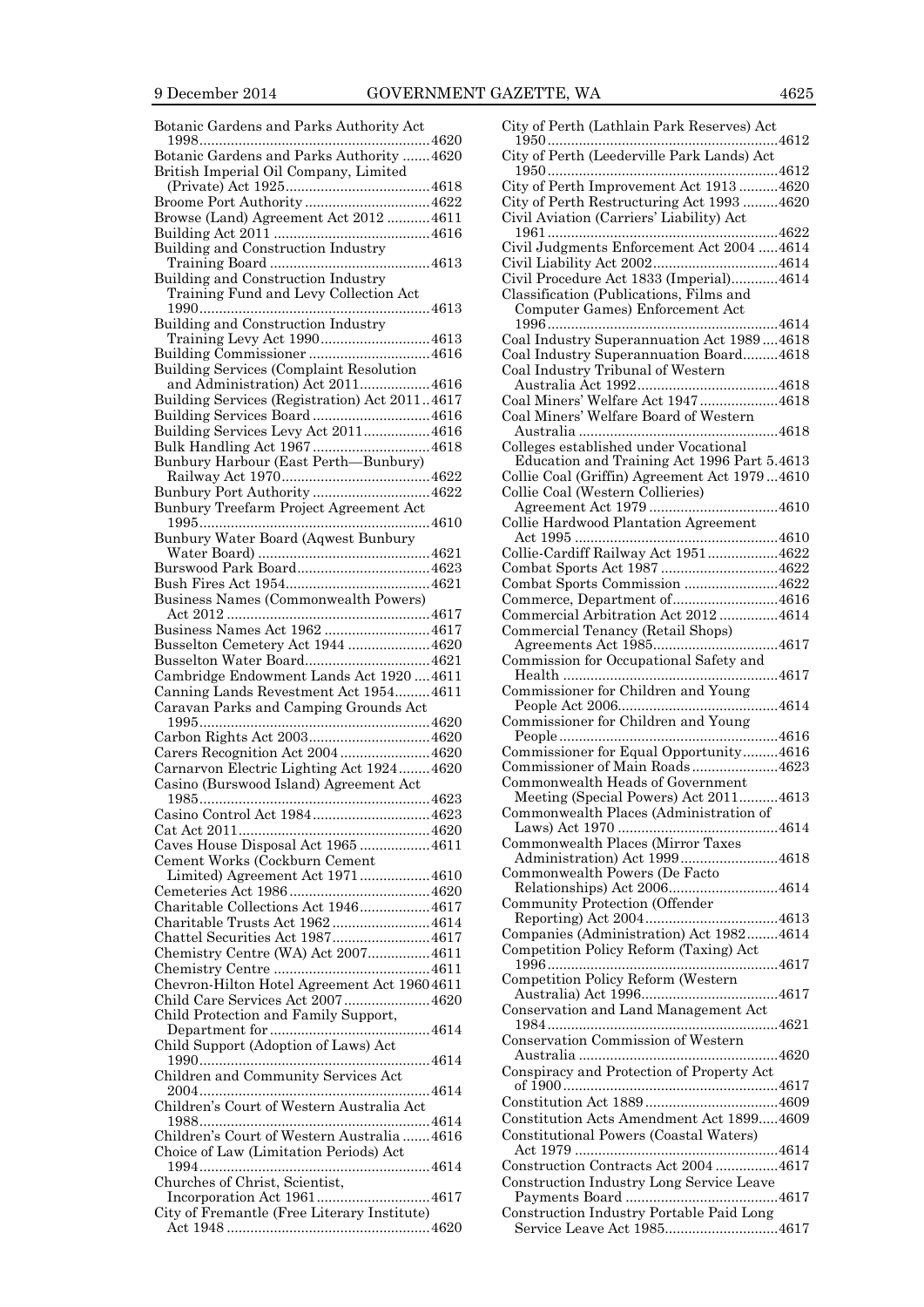| Consumer Affairs Act 1971 4617                                                          |  |
|-----------------------------------------------------------------------------------------|--|
| Contaminated Sites Act 2003 4621                                                        |  |
| Control of Vehicles (Off-road Areas) Act                                                |  |
| Coogee-Kwinana (Deviation) Railway Act                                                  |  |
| Coogee-Kwinana Railway Act 1952 4622                                                    |  |
| Co-operative Schemes (Administrative                                                    |  |
|                                                                                         |  |
|                                                                                         |  |
|                                                                                         |  |
| Corporations (Administrative Actions) Act                                               |  |
| Corporations (Ancillary Provisions) Act                                                 |  |
| Corporations (Commonwealth Powers) Act                                                  |  |
| Corporations (Consequential                                                             |  |
| Amendments) Act (No. 3) 2003  4614                                                      |  |
| Corporations (Taxing) Act 1990 4614                                                     |  |
| Corporations (Western Australia) Act 19904614                                           |  |
| Corrective Services, Department of 4621                                                 |  |
| Corruption and Crime Commission Act                                                     |  |
| Corruption and Crime Commission                                                         |  |
| Amendment and Repeal Act 2003 4616                                                      |  |
| Corruption and Crime Commission  4616                                                   |  |
| Country Areas Water Supply Act 1947 4621                                                |  |
| Country High School Hostels Authority                                                   |  |
|                                                                                         |  |
| Country High School Hostels Authority  4612                                             |  |
| Country Housing Act 1998  4623                                                          |  |
| Country Housing Authority 4623                                                          |  |
| Court Security and Custodial Services Act                                               |  |
|                                                                                         |  |
| Courts and Tribunals (Electronic                                                        |  |
|                                                                                         |  |
| Processes Facilitation) Act 2013  4614                                                  |  |
| Credit (Administration) Act 1984 4617                                                   |  |
| Credit (Commonwealth Powers)                                                            |  |
| (Transitional and Consequential                                                         |  |
|                                                                                         |  |
| Credit (Commonwealth Powers) Act 2010. 4617                                             |  |
|                                                                                         |  |
|                                                                                         |  |
|                                                                                         |  |
| Criminal and Found Property Disposal Act                                                |  |
| Criminal Appeals Act 2004 4614                                                          |  |
| Criminal Code Act Compilation Act 1913 4614                                             |  |
| Criminal Injuries Compensation Act 2003 4614                                            |  |
| Criminal Investigation (Covert Powers)                                                  |  |
|                                                                                         |  |
| Criminal Investigation (Extra-territorial                                               |  |
| Criminal Investigation (Identifying                                                     |  |
|                                                                                         |  |
| Criminal Investigation Act 2006  4613                                                   |  |
| Criminal Law (Mentally Impaired                                                         |  |
| Criminal Organisations Control Act 2012. 4614                                           |  |
| Criminal Procedure Act 2004  4615                                                       |  |
| Criminal Property Confiscation                                                          |  |
| (Consequential Provisions) Act 2000  4615                                               |  |
| Criminal Property Confiscation Act 2000 4615                                            |  |
| Cross-border Justice Act 2008 4615                                                      |  |
|                                                                                         |  |
| Culture and the Arts, Department of 4613                                                |  |
| Curriculum Council (Fees and Charges)                                                   |  |
|                                                                                         |  |
| Curtin University of Technology Act 1966. 4612                                          |  |
| Curtin University of Technology Act 1966. 4612<br>Curtin University of Technology  4612 |  |

| Dampier Port Authority 4622                                                     |  |
|---------------------------------------------------------------------------------|--|
| Dampier Solar Salt Industry Agreement                                           |  |
|                                                                                 |  |
|                                                                                 |  |
| Dampier to Bunbury Pipeline Act 1997  4620                                      |  |
| Dangerous Goods Safety Act 2004 4618                                            |  |
|                                                                                 |  |
| Dangerous Sexual Offenders Act 2006                                             |  |
| (except sections 18, 19A-19C, 21 and 32;                                        |  |
| Part 2, Divisions 3 and 5; and Part 5,                                          |  |
|                                                                                 |  |
| which are administered by Department                                            |  |
| of Corrective Services) 4615                                                    |  |
| Dangerous Sexual Offenders Act 2006                                             |  |
|                                                                                 |  |
| (sections 18, 19A-19C, 21 and 32; Part 2,                                       |  |
| Divisions 3 and 5; and Part 5 only;                                             |  |
| remainder administered by the                                                   |  |
|                                                                                 |  |
| Department of the Attorney General) 4621                                        |  |
| Dardanup Pine Log Sawmill Agreement                                             |  |
|                                                                                 |  |
|                                                                                 |  |
| Daylight Saving Act 2006  4609                                                  |  |
| Debt Collectors Licensing Act 1964 4617                                         |  |
|                                                                                 |  |
| Debts Recovery Act 1830 (Imp)  4615                                             |  |
| Debts Recovery Act 1839 (Imp)  4615                                             |  |
|                                                                                 |  |
| Decimal Currency Act 1965 4617                                                  |  |
|                                                                                 |  |
|                                                                                 |  |
| Deodands abolition 1846 (Imp) 4615                                              |  |
| Deputy Governor's Powers Act 1911  4609                                         |  |
|                                                                                 |  |
| Diamond (Argyle Diamond Mines Joint                                             |  |
| Venture) Agreement Act 1981 4610                                                |  |
| Director of Public Prosecutions Act 1991 4616                                   |  |
|                                                                                 |  |
| Disability Services Act 1993 4614                                               |  |
| Disability Services Commission  4614                                            |  |
|                                                                                 |  |
| Discharged Servicemen's Badges Act 1967 4609                                    |  |
| Disposal of Uncollected Goods Act 1970 4617                                     |  |
|                                                                                 |  |
| Distress for Rent Abolition Act 1936 4617                                       |  |
| District Court of Western Australia Act                                         |  |
|                                                                                 |  |
|                                                                                 |  |
| District Court of Western Australia 4616                                        |  |
|                                                                                 |  |
|                                                                                 |  |
| Dividing Fences Act 1961  4617                                                  |  |
|                                                                                 |  |
|                                                                                 |  |
| Dog Amendment Act 2013  4620                                                    |  |
|                                                                                 |  |
|                                                                                 |  |
| Dongara-Eneabba Railway Act 1974  4622                                          |  |
| Dower amendment (1833) (Imp) 4615                                               |  |
|                                                                                 |  |
|                                                                                 |  |
| East Carey Park Land Vesting Act 1957  4612                                     |  |
|                                                                                 |  |
| Economic Regulation Authority Act 2003 4619                                     |  |
| Economic Regulation Authority 4619                                              |  |
| Edith Cowan University Act 1984 4612                                            |  |
|                                                                                 |  |
| Edith Cowan University Act 1984 4612                                            |  |
| Edith Cowan University  4612                                                    |  |
|                                                                                 |  |
| <b>Education and Care Services National</b>                                     |  |
|                                                                                 |  |
| <b>Education Service Providers (Full Fee</b>                                    |  |
|                                                                                 |  |
| Overseas Students) Registration Act                                             |  |
|                                                                                 |  |
|                                                                                 |  |
| Education Services, Department of 4612                                          |  |
| Education, Department of 4612                                                   |  |
| Election of Senators Act 1903 4609                                              |  |
|                                                                                 |  |
|                                                                                 |  |
|                                                                                 |  |
|                                                                                 |  |
| Electricity Corporations Act 2005  4620                                         |  |
| Electricity Generation Corporation 4620                                         |  |
| Electricity Industry Act 2004 (except Part                                      |  |
|                                                                                 |  |
| 9A, which is administered by the                                                |  |
|                                                                                 |  |
| Electricity Industry Act 2004 (Part 9A                                          |  |
|                                                                                 |  |
| only; remainder of Act administered by                                          |  |
|                                                                                 |  |
|                                                                                 |  |
| Electricity Networks Corporation 4620                                           |  |
| Electricity Retail Corporation 4620                                             |  |
| Electricity Transmission and Distribution                                       |  |
|                                                                                 |  |
| Systems (Access) Act 1994 4620                                                  |  |
| Electronic Conveyancing Act 2014  4612<br>Electronic Transactions Act 2011 4615 |  |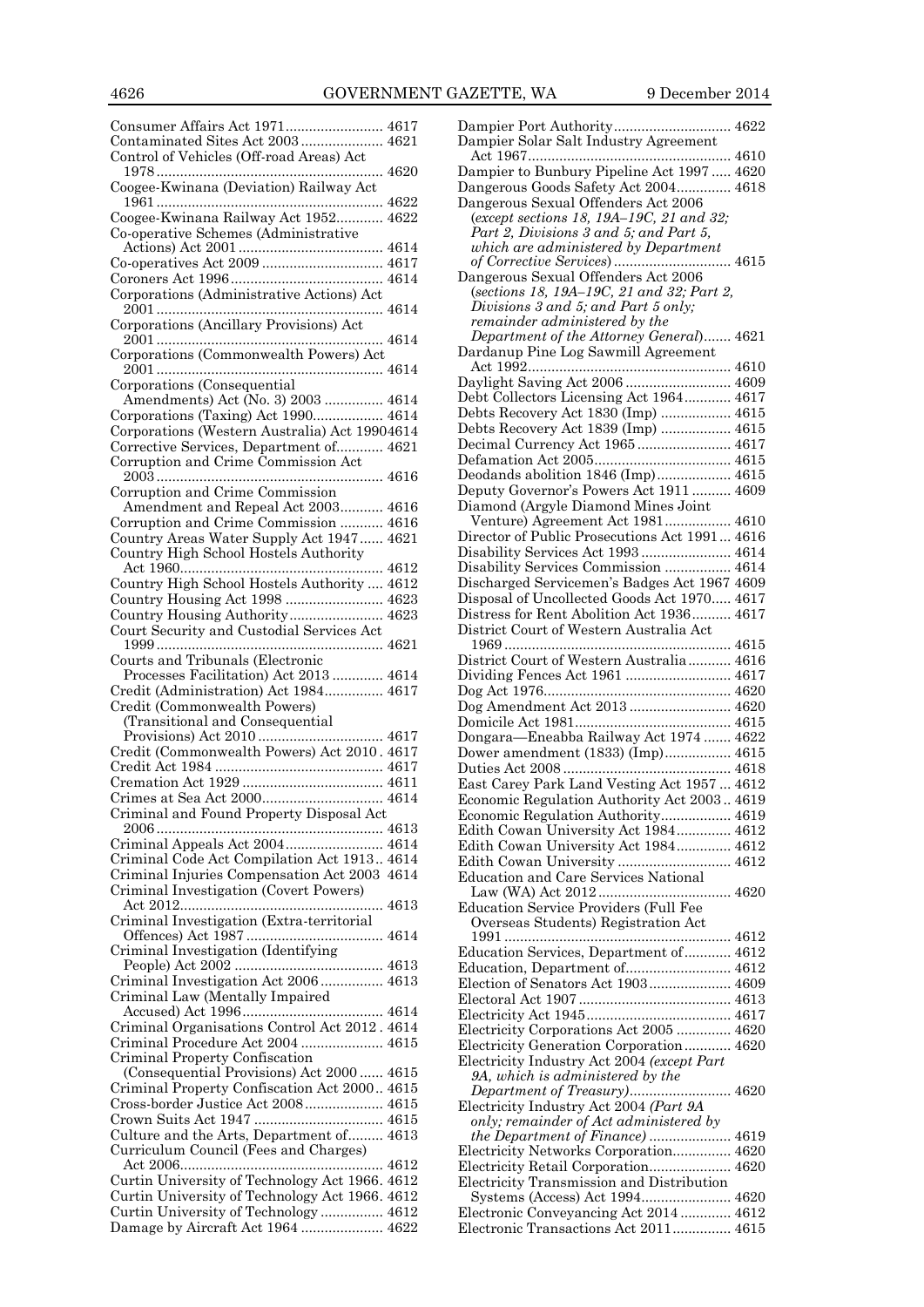| Emergency Management Act 2005 4621                                                               |               |
|--------------------------------------------------------------------------------------------------|---------------|
| Emergency Services Levy Act 2002  4621<br><b>Employers Indemnity Policies (Premium</b>           |               |
|                                                                                                  |               |
| Employers' Indemnity Supplementation                                                             |               |
|                                                                                                  |               |
| Employment Agents Act 19764617                                                                   |               |
| Employment Dispute Resolution Act 2008.4617<br>Energy Arbitration and Review Act 19984620        |               |
| Energy Coordination Act 1994 (except                                                             |               |
| Parts 2 and 3, which are administered                                                            |               |
| by the Department of Commerce) 4620                                                              |               |
| Energy Coordination Act 1994 (Parts 2                                                            |               |
| and 3 only; remainder of Act<br>administered by the Department of                                |               |
|                                                                                                  | $\ldots$ 4617 |
| Energy Corporations (Transitional and                                                            |               |
| Consequential Provisions) Act 1994 4620                                                          |               |
| Energy Operators (Powers) Act 19794620                                                           |               |
| Energy Safety Levy Act 2006 4617                                                                 |               |
| Environment Regulation, Department of  4620                                                      |               |
| Environmental Protection (Landfill) Levy                                                         |               |
|                                                                                                  |               |
| Environmental Protection Act 19864621                                                            |               |
| Environmental Protection Authority4621                                                           |               |
| Equal Opportunity Act 1984 (Except Part<br>$\overline{IX}$ , which is administered by the Office |               |
| of Director of Equal Opportunity in                                                              |               |
|                                                                                                  |               |
| Equal Opportunity Act 1984 (Part IX only;                                                        |               |
| remainder of Act administered by the                                                             |               |
| Commissioner for Equal Opportunity)4609<br>Escheat (Procedure) Act 1940 4615                     |               |
| Escheat and forfeiture of real and personal                                                      |               |
| property (1834) (Imp) 4615                                                                       |               |
| Esperance Port Authority4622                                                                     |               |
|                                                                                                  |               |
| Evaporites (Lake Macleod) Agreement Act                                                          |               |
|                                                                                                  |               |
|                                                                                                  |               |
|                                                                                                  |               |
| Executors Act 1830 (Imp)  4615<br>Exotic Diseases of Animals Act 1993 4618                       |               |
|                                                                                                  |               |
|                                                                                                  |               |
|                                                                                                  |               |
| Factors Acts Amendment Act 1878 4615                                                             |               |
|                                                                                                  |               |
| Family Court (Orders of Registrars) Act                                                          |               |
|                                                                                                  |               |
|                                                                                                  |               |
| Family Court of Western Australia  4616                                                          |               |
| Family Legislation Amendment Act 20064615                                                        |               |
| Family Provision Act 1972 4615<br>Fatal Accidents Act 19594615                                   |               |
| Federal Courts (State Jurisdiction) Act                                                          |               |
|                                                                                                  |               |
| Finance Brokers Control Act 1975 4617                                                            |               |
| Finance, Department of4618                                                                       |               |
| Financial Agreement Act 19284619                                                                 |               |
| Financial Agreement Act 19954619<br>Financial Management (Transitional                           |               |
|                                                                                                  |               |
| Financial Management Act 2006  4619                                                              |               |
| <b>Financial Relations Agreement</b>                                                             |               |
| (Consequential Provisions) Act 19994619                                                          |               |
| Financial Transaction Reports Act 19954615<br>Fines, Penalties and Infringement Notices          |               |
| Enforcement Act 19944615                                                                         |               |
| Fiona Stanley Hospital Construction                                                              |               |
| Fire and Emergency Services Act 1998  4621                                                       |               |

| Fire and Emergency Services Authority of                          |
|-------------------------------------------------------------------|
| Western Australia (Consequential                                  |
| Fire and Emergency Services                                       |
| Superannuation Act 19854619                                       |
| Fire and Emergency Services                                       |
| Superannuation Board4619                                          |
| Fire and Emergency Services, Department                           |
|                                                                   |
|                                                                   |
|                                                                   |
| First Home Owner Grant Act 20004618                               |
| First Home Owner Grant Amendment Act                              |
| Fish Resources Management Act 19944619                            |
| Fisheries Adjustment Schemes Act 19874619                         |
| Fisheries, Department of4619                                      |
| Fishing and Related Industries                                    |
| Compensation (Marine Reserves) Act                                |
|                                                                   |
| Fishing Industry Promotion Training and                           |
| Management Levy Act 19944619                                      |
| Fitzgerald Street Bus Bridge Act 1991 4613                        |
| Fluoridation of Public Water Supplies Act                         |
|                                                                   |
| Forest Products Act 20004622                                      |
| Forest Products Commission4622                                    |
| Forrest Place and City Station                                    |
| Development Act 19854613                                          |
| Freedom of Information Act 1992 4616                              |
| Freemasons' Property Act 19564615                                 |
| Fremantle Buffalo Club (Incorporated) Act                         |
|                                                                   |
| Fremantle City Council Lands Act 19294612                         |
| Fremantle Endowment Lands Act 19184620                            |
| Fremantle Endowment Lands Act 1929  4612                          |
|                                                                   |
| Fremantle Improvement Act 19134620                                |
| Fremantle Port Authority4622                                      |
| Fremantle Reserves Surrender Act 19124612                         |
| Fuel, Energy and Power Resources Act                              |
|                                                                   |
| Gaming and Betting (Contracts and                                 |
|                                                                   |
| Gaming and Wagering Commission                                    |
| (Continuing Lotteries Levy) Act 20004623                          |
| Gaming and Wagering Commission Act                                |
| 4623                                                              |
| Gaming and Wagering Commission of                                 |
|                                                                   |
| Gas Corporation (Business Disposal) Act                           |
| Gas Services Information Act 20124620                             |
| Gas Standards Act 1972 4617                                       |
| Gas Supply (Gas Quality Specifications)                           |
| Act 2009 (except Part 5 Division 2, which                         |
| is administered by the Department of                              |
|                                                                   |
| Gas Supply (Gas Quality Specifications)                           |
| Act 2009 (Part 5 Division 2 only;                                 |
| remainder of Act administered by the                              |
| Department of Finance)4617<br>Gascoyne Development Commission4611 |
| Gender Reassignment Act 2000 4615                                 |
| Gene Technology Act 20064618                                      |
| Genetically Modified Crops Free Areas Act                         |
|                                                                   |
| Geraldton Agricultural and Horticultural                          |
|                                                                   |
| Geraldton Foreshore and Marina                                    |
| Development Act 19904611<br>Geraldton Port Authority 4622         |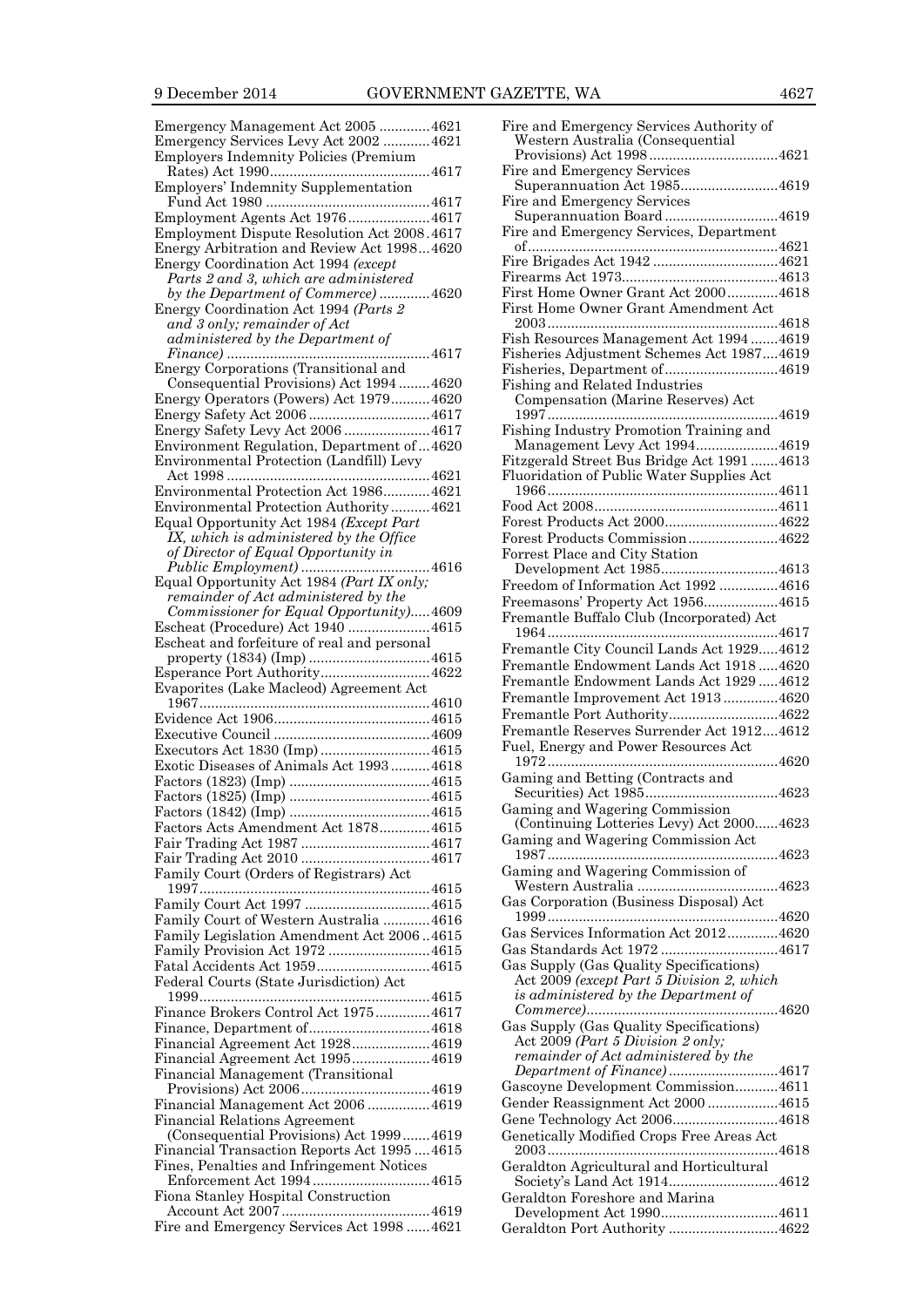| Geraldton Sailors and Soldiers' Memorial                     |  |
|--------------------------------------------------------------|--|
| <b>Institute (Trust Property Disposition)</b>                |  |
|                                                              |  |
| Geraldton Sailors and Soldiers' Memorial                     |  |
|                                                              |  |
| Geraldton Sailors and Soldiers' Memorial                     |  |
| Institute Enabling Act 1934 4611                             |  |
| Geraldton Sailors and Soldiers' Memorial                     |  |
| Institute Lands Vesting Act 1933 4612                        |  |
| Gold Corporation Act 1987  4609                              |  |
|                                                              |  |
|                                                              |  |
| Goldfields Gas Pipeline Agreement Act                        |  |
|                                                              |  |
| Goldfields-Esperance Development                             |  |
|                                                              |  |
| Government Agreements Act 1979  4610                         |  |
| Government Employees Superannuation                          |  |
|                                                              |  |
| Government Employees' Housing Act 19644623                   |  |
|                                                              |  |
| Government Financial Responsibility Act                      |  |
|                                                              |  |
| Government Railways Act 1904 4622                            |  |
| Governor's Establishment Act 1992 4609                       |  |
| Governor's Establishment  4609                               |  |
| Great Southern Development Commission 4611                   |  |
|                                                              |  |
| Guardianship and Administration Act                          |  |
|                                                              |  |
|                                                              |  |
| Guildford Cemeteries Act 1936  4620                          |  |
| Guildford Old Cemetery (Lands                                |  |
|                                                              |  |
|                                                              |  |
| Harbours and Jetties Act 1928 4622                           |  |
|                                                              |  |
|                                                              |  |
| Health and Disability Services<br>(Complaints) Act 1995 4611 |  |
|                                                              |  |
|                                                              |  |
| Health and Disability Services Complaints                    |  |
|                                                              |  |
| Health Legislation Administration Act                        |  |
|                                                              |  |
|                                                              |  |
| Health Practitioner Regulation National                      |  |
|                                                              |  |
| Health Professionals (Special Events                         |  |
|                                                              |  |
| Health Services (Quality Improvement)                        |  |
|                                                              |  |
| Health, Department of 4611                                   |  |
| Heritage Council of Western Australia 4621                   |  |
| Heritage of Western Australia Act 1990 4621                  |  |
|                                                              |  |
| Higher Education Act 2004  4612                              |  |
| Highways (Liability for Straying Animals)                    |  |
|                                                              |  |
| Hire-Purchase Act 1959 4617                                  |  |
| Home Building Contracts Act 1991 4617                        |  |
| Hope Valley-Wattleup Redevelopment Act                       |  |
|                                                              |  |
| Hospitals and Health Services Act 1927 4611                  |  |
|                                                              |  |
|                                                              |  |
|                                                              |  |
| Housing, Department of  4623                                 |  |
| Human Reproductive Technology Act 19914611                   |  |
| Human Tissue and Transplant Act 1982 4611                    |  |
| Imperial Act Adopting Ordinance 1847  4615                   |  |
| Imperial Acts Adopting Act 1836  4615                        |  |
|                                                              |  |
| Imperial Acts Adopting Act 1844  4615                        |  |
| Imperial Acts Adopting Ordinance 1849 4615                   |  |
| Imperial Acts Adopting Ordinance 1867 4615                   |  |
| Independent Market Operator  4620                            |  |
| Indian Ocean Territories (Administration                     |  |
|                                                              |  |
| Industrial Hemp Act 2004  4618                               |  |
| Industrial Lands (CSBP & Farmers Ltd.)                       |  |

| Industrial Lands (Kwinana) Agreement                                         |
|------------------------------------------------------------------------------|
| Industrial Lands (Kwinana) Railway Act                                       |
|                                                                              |
| Industrial Relations Act 1979 4617                                           |
| Industry and Technology Development Act                                      |
| Industry Training Advisory Bodies 4613                                       |
| Infants' Property Act 1830 (Imp) 4615                                        |
| Inheritance Amendment (1833) (Imp) 4615                                      |
| Inspector of Custodial Services Act 2003 4621                                |
| Inspector of Custodial Services 4621                                         |
| <b>Insurance Commission of Western</b>                                       |
| Insurance Commission of Western                                              |
|                                                                              |
| Interpretation Act 1984  4615                                                |
| Iron Ore (Channar Joint Venture)                                             |
| Agreement Act 1987  4610<br>Iron Ore (FMG Chichester Pty Ltd)                |
|                                                                              |
| Iron Ore (Goldsworthy—Nimingarra)                                            |
| Agreement Act 1972  4610                                                     |
| Iron Ore (Hamersley Range) Agreement                                         |
| Iron Ore (Hope Downs) Agreement Act                                          |
|                                                                              |
| Iron Ore (Marillana Creek) Agreement Act                                     |
|                                                                              |
| Iron Ore (McCamey's Monster) Agreement<br>Authorisation Act 1972 4610        |
| Iron Ore (Mount Bruce) Agreement Act                                         |
|                                                                              |
| Iron Ore (Mount Goldsworthy) Agreement                                       |
|                                                                              |
| Iron Ore (Mount Newman) Agreement Act                                        |
| Iron Ore (Murchison) Agreement                                               |
| Authorisation Act 1973 4610                                                  |
| Iron Ore (Rhodes Ridge) Agreement                                            |
| Authorisation Act 1972 4610<br>Iron Ore (Robe River) Agreement Act 1964 4610 |
| Iron Ore (Wittenoom) Agreement Act 1972 4610                                 |
| Iron Ore (Yandicoogina) Agreement Act                                        |
| 1996                                                                         |
|                                                                              |
| Jennacubbine Sports Council                                                  |
| (Incorporated) Act 1965 4612                                                 |
|                                                                              |
| Judges' Retirement Act 1937 4615                                             |
| Judges' Salaries and Pensions Act 1950 4619                                  |
| Judgments Act 1839 (Imp) 4615                                                |
|                                                                              |
| Jurisdiction of Courts (Cross-vesting) Act                                   |
|                                                                              |
| Justices of the Peace Act 2004 4615                                          |
| Kambalda Water and Wastewater                                                |
| Facilities (Transfer to Water                                                |
| Keep Australia Beautiful Council (W.A.) 4621                                 |
| Kimberley Development Commission  4611                                       |
| Kojonup Cemetery Act 1928  4620                                              |
| Kwinana Loop Railway Act 1968 4622                                           |
| Kwinana-Mundijong-Jarrahdale Railway                                         |
|                                                                              |
| Kwinana-Mundijong-Jarrahdale Railway                                         |
| Labour Relations Reform Act 2002  4617                                       |
| Lake Lefroy (Coolgardie-Esperance Wharf)                                     |
|                                                                              |
| Land Administration Act 1997  4612                                           |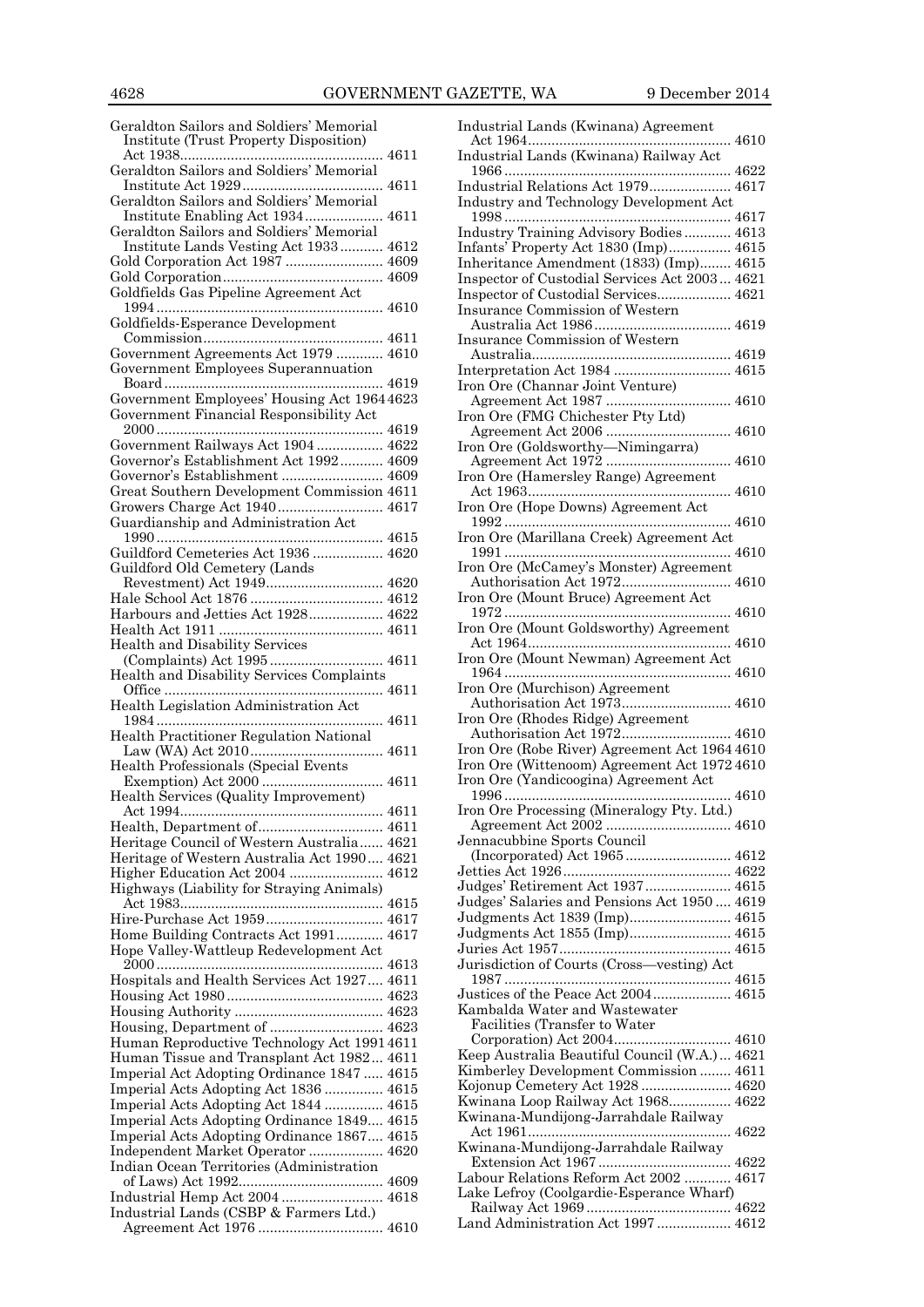| Land Administration Amendment Act                                               |
|---------------------------------------------------------------------------------|
|                                                                                 |
| Land Boundaries Act 1841 4612                                                   |
| Land Information Authority Act 2006  4612                                       |
|                                                                                 |
| Land Tax Assessment Act 2002  4618                                              |
| Land Valuers Licensing Act 1978  4617                                           |
| Land Valuers Licensing Board4617                                                |
|                                                                                 |
|                                                                                 |
| Law Reform (Common Employment) Act                                              |
|                                                                                 |
| Law Reform (Contributory Negligence and                                         |
| Tortfeasors' Contribution) Act 1947  4615                                       |
| Law Reform (Miscellaneous Provisions)                                           |
|                                                                                 |
| Law Reform (Statute of Frauds) Act 19624615                                     |
| Law Reform Commission Act 1972  4616                                            |
| Law Reform Commission of Western                                                |
|                                                                                 |
| Law Reporting Act 1981 4615                                                     |
|                                                                                 |
| Law Society Public Purposes Trust Act                                           |
|                                                                                 |
| Legal Aid Commission Act 1976 4616                                              |
| Legal Aid Commission of Western                                                 |
|                                                                                 |
| Legal Contribution Trust 4616                                                   |
|                                                                                 |
|                                                                                 |
| Legal Profession Act 2008 4615                                                  |
| Legal Representation of Infants Act 19774615                                    |
| Leslie Solar Salt Industry Agreement Act                                        |
|                                                                                 |
| Library Board of Western Australia                                              |
|                                                                                 |
| Library Board of Western Australia Act                                          |
|                                                                                 |
|                                                                                 |
|                                                                                 |
| Licensed Surveyors Act 1909 4612                                                |
| Lights (Navigation Protection) Act 1938  4622                                   |
|                                                                                 |
|                                                                                 |
| Limited Partnerships Act 19094617                                               |
|                                                                                 |
| Liquor Control Act 1988  4623                                                   |
|                                                                                 |
|                                                                                 |
| Loans (Co-operative Companies) Act 2004.4618                                    |
| Local Government (Miscellaneous                                                 |
|                                                                                 |
| Local Government Act 1995 4620                                                  |
| Local Government and Communities,                                               |
|                                                                                 |
| Local Government Grants Act 1978 4620                                           |
| <b>Local Health Authorities Analytical</b>                                      |
|                                                                                 |
| Long Service Leave Act 19584617                                                 |
| Lotteries Commission Act 19904609                                               |
|                                                                                 |
| Machinery of Government (Miscellaneous                                          |
|                                                                                 |
|                                                                                 |
| Machinery of Government (Planning and<br>Infrastructure) Amendment Act 20024613 |
|                                                                                 |
| Magistrates Court (Civil Proceedings) Act                                       |
| Magistrates Court Act 2004 4615                                                 |
|                                                                                 |
|                                                                                 |
|                                                                                 |
| Major Events (Aerial Advertising) Act                                           |
|                                                                                 |
| Mandatory Testing (Infectious Diseases)                                         |
| Mandurah Church Burial Ground Act                                               |

| Marine and Harbours Act 19814622            |  |
|---------------------------------------------|--|
| Marine Navigational Aids Act 19734622       |  |
| Marine Parks and Reserves Authority 4621    |  |
| Marine Parks and Reserves Scientific        |  |
|                                             |  |
|                                             |  |
| Maritime Archaeology Act 19734613           |  |
| Maritime Fees and Charges (Taxing) Act      |  |
|                                             |  |
|                                             |  |
| Marketing of Potatoes Act 19464619          |  |
| Marriage Act 1835 (Imp) 4615                |  |
| Medicines and Poisons Act 2014 4611         |  |
| Members of Parliament (Financial            |  |
|                                             |  |
|                                             |  |
| Mental Health (Consequential Provisions)    |  |
|                                             |  |
| Mental Health Act 20144614                  |  |
| Mental Health Commission4614                |  |
|                                             |  |
| Mercantile Law Amendment Act 1856           |  |
|                                             |  |
| Metric Conversion Act 1972 4617             |  |
| Metropolitan Arterial Drainage Act 19824621 |  |
|                                             |  |
| Metropolitan Cemeteries Board4620           |  |
| Metropolitan Redevelopment Authority        |  |
|                                             |  |
| Metropolitan Redevelopment Authority 4613   |  |
| Metropolitan Region Improvement Tax         |  |
|                                             |  |
|                                             |  |
| Metropolitan Region Scheme (Fremantle)      |  |
|                                             |  |
| Metropolitan Water Supply, Sewerage,        |  |
| and Drainage Act 19094621                   |  |
|                                             |  |
| Mid West Development Commission 4611        |  |
| Midland Junction-Welshpool Railway Act      |  |
|                                             |  |
| Mineral Sands (Beenup) Agreement Act        |  |
|                                             |  |
|                                             |  |
| Mineral Sands (Cooljarloo) Mining and       |  |
| Processing Agreement Act 19884610           |  |
| Mineral Sands (Eneabba) Agreement Act       |  |
|                                             |  |
|                                             |  |
|                                             |  |
| Minerals and Energy Research Institute of   |  |
|                                             |  |
|                                             |  |
| Minerals Research Institute of Western      |  |
|                                             |  |
| Mines and Petroleum, Department of4618      |  |
|                                             |  |
| Mines Safety and Inspection Act 19944618    |  |
| Minimum Conditions of Employment Act        |  |
|                                             |  |
| Mining (Validation and Amendment) Act       |  |
|                                             |  |
|                                             |  |
|                                             |  |
| Mining On Private Property Act 1898 4618    |  |
| Mining Rehabilitation Fund Act 2012 4618    |  |
| Ministers' Titles Act 19254609              |  |
|                                             |  |
| Miscellaneous Repeals Act 19914615          |  |
| Misuse of Drugs Act 19814613                |  |
| Morawa-Koolanooka Hills Railway Act         |  |
|                                             |  |
|                                             |  |
| Morley Shopping Centre Redevelopment        |  |
|                                             |  |
| Motor Vehicle (Third Party Insurance) Act   |  |
|                                             |  |
|                                             |  |
| Motor Vehicle Dealers Act 19734617          |  |
| Motor Vehicle Drivers Instructors Act       |  |
|                                             |  |
| Motor Vehicle Repairers Act 20034617        |  |
|                                             |  |
| Murdoch University Act 1973 4612            |  |
| Murdoch University Act 1973 4612            |  |
| Murdoch University Planning Board Act       |  |
|                                             |  |
|                                             |  |
|                                             |  |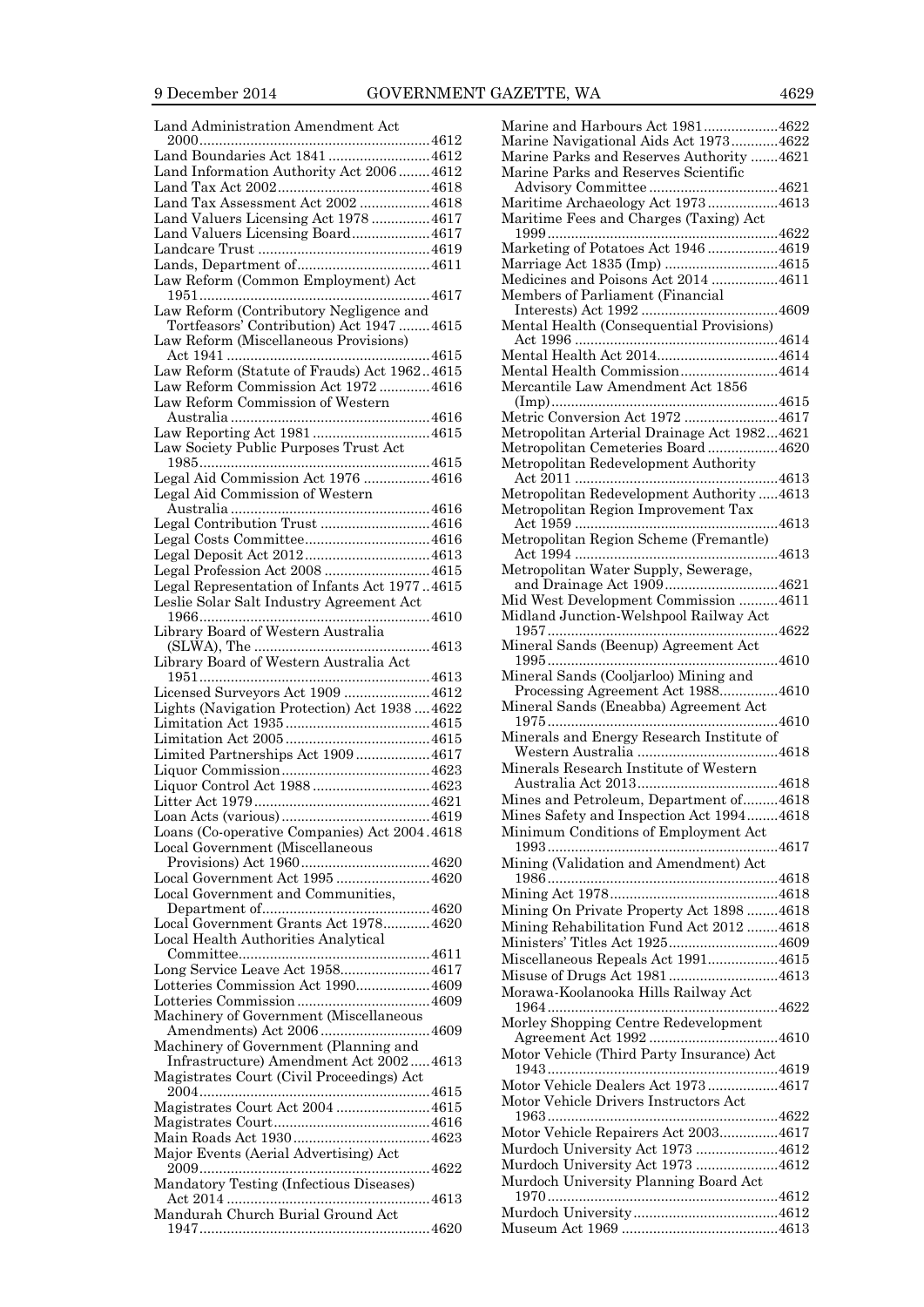Mutual Recognition (Western Australia) Act 2010.................................................... 4609 National Environment Protection Council (Western Australia) Act 1996.................. 4621 National Gas Access (WA) Act 2009........... 4620 National Health Funding Pool Act 2012.... 4611 National Trust of Australia (W.A.) Act 1964.......................................................... 4621 National Trust of Australia (WA), The ...... 4621 Native Mission Stations Act 1923 .............. 4612 Native Title (State Provisions) Act 1999.... 4615 Natural Gas (Canning Basin Joint Venture) Agreement Act 2013................. 4610 New Tax System Price Exploitation Code (Taxing) Act 1999..................................... 4617 New Tax System Price Exploitation Code (Western Australia) Act 1999.................. 4617 Nickel (Agnew) Agreement Act 1974 ......... 4610 Nickel Refinery (BHP Billiton Nickel West Pty Ltd) (Termination of Agreements) Agreement Act 2008 ................................ 4610 North West Gas Development (Woodside) Agreement Act 1979 ................................ 4610 Northam Cemeteries Act 1944 ................... 4620 Nuclear Activities Regulation Act 1978..... 4610 Nuclear Waste Storage and Transportation (Prohibition) Act 1999 ... 4611 Oaths, Affidavits and Statutory Declarations Act 2005.............................. 4615 Occupational Safety and Health (Validation) Act 1998............................... 4617 Occupational Safety and Health Act 1984. 4617 Occupiers' Liability Act 1985...................... 4615 Ocean Gardens (Inc.) Act 2004................... 4620 Offenders (Legal Action) Act 2000 ............. 4615 Office of Director of Equal Opportunity in Public Employment ................................. 4609 Office of Director of Public Prosecutions \* . 4616 Office of the Auditor General \*................... 4619 Office of the Environmental Protection Authority.................................................. 4621 Office of the Information Commissioner \* . 4616 Office of the Public Advocate...................... 4616 Official Prosecutions (Accused's Costs) Act 1973.......................................................... 4615 Off-shore (Application of Laws) Act 1982 .. 4615 Offshore Minerals (Consequential Amendments) Act 2003 ........................... 4618 Offshore Minerals (Registration Fees) Act 2003.......................................................... 4618 Offshore Minerals Act 2003........................ 4618 Oil Refinery (Kwinana) Agreement Act 1952.......................................................... 4610 Onslow Solar Salt Agreement Act 1992..... 4610 Ord River Dam Catchment Area (Straying Cattle) Act 1967 ....................................... 4619 Ord River Hydro Energy Project Agreement Act 1994 ................................ 4610 Owner-Drivers (Contracts and Disputes) Act 2007.................................................... 4622 Paper Mill Agreement Act 1960 ................. 4610 Parental Support and Responsibility Act 2008.......................................................... 4614 Parks and Reserves Act 1895 ..................... 4612 Parks and Wildlife, Department of ............ 4621 Parliamentary and Electorate Staff (Employment) Act 1992........................... 4609 Parliamentary Commissioner Act 1971 ..... 4609 Parliamentary Commissioner for Administrative Investigations \*.............. 4609 Parliamentary Inspector of the Corruption and Crime Commission\*.......................... 4616 Parliamentary Papers Act 1891 ................. 4609

| Parliamentary Privileges Act 1891  4609                                |  |
|------------------------------------------------------------------------|--|
| Parliamentary Superannuation Act 1970 4619                             |  |
| Parliamentary Superannuation Board  4619                               |  |
| Parole Orders (Transfer) Act 1984  4615                                |  |
|                                                                        |  |
| Pawnbrokers and Second-hand Dealers                                    |  |
|                                                                        |  |
| Pay-roll Tax (Indigenous Wages) Rebate                                 |  |
|                                                                        |  |
| Pay-roll Tax Assessment Act 2002 4618                                  |  |
| Pay-roll Tax Rebate Act 2010  4618                                     |  |
| Pay-roll Tax Rebate Act 2012  4618                                     |  |
|                                                                        |  |
| Peel Development Commission  4611                                      |  |
| Perpetuation of Testimony Act 1842 (Imp) 4615                          |  |
| Perry Lakes Redevelopment Act 2005  4613                               |  |
| Personal Property Securities                                           |  |
| (Commonwealth Laws) Act 2011 4617                                      |  |
| Perth Anglican Church of Australia<br>Collegiate School Act 1885  4615 |  |
|                                                                        |  |
| Perth Building Society (Merger) Act 1986. 4619                         |  |
| Perth Diocesan Trustees (Special Fund)                                 |  |
| Perth Hebrew Congregation Lands Act                                    |  |
|                                                                        |  |
| Perth Market Act 1926  4619                                            |  |
| Perth Market Authority 4619                                            |  |
| Perth Parking Management                                               |  |
| (Consequential Provisions) Act 1999  4622                              |  |
| Perth Parking Management (Taxing) Act                                  |  |
|                                                                        |  |
| Perth Parking Management Act 1999 4622                                 |  |
| Perth Theatre Trust Act 1979  4613                                     |  |
| Perth Town Hall Act 1950  4612                                         |  |
| Perth Town Hall Agreement Act 1953 4612                                |  |
| Perth-Joondalup Railway Act 1989 4622                                  |  |
| Petroleum (Submerged Lands) Act 1982  4618                             |  |
| Petroleum (Submerged Lands)                                            |  |
| Registration Fees Act 1982 4618                                        |  |
|                                                                        |  |
| Petroleum and Geothermal Energy                                        |  |
| Resources (Registration Fees) Act 1967 4618                            |  |
| Petroleum and Geothermal Energy                                        |  |
| Petroleum and Geothermal Energy Safety                                 |  |
|                                                                        |  |
| Petroleum Pipelines Act 1969 4618                                      |  |
| Petroleum Products Pricing Act 1983  4617                              |  |
| Petroleum Retailers Rights and Liabilities                             |  |
|                                                                        |  |
|                                                                        |  |
| Pigment Factory (Australind) Agreement                                 |  |
|                                                                        |  |
| Pilbara Development Commission  4611                                   |  |
| Pilbara Energy Project Agreement Act                                   |  |
| Pilots' Limitation of Liability Act 1962  4622                         |  |
| Planning and Development                                               |  |
| (Consequential and Transitional                                        |  |
|                                                                        |  |
| Planning and Development Act 2005 4613                                 |  |
| Planning, Department of  4613                                          |  |
| Plumbers Licensing Act 1995 (Except Part                               |  |
| 5A, which is administered by the                                       |  |
| Department of Commerce)  4622<br>Plumbers Licensing Act 1995 (Part 5A  |  |
| only; remainder of Act administered by                                 |  |
|                                                                        |  |
|                                                                        |  |
|                                                                        |  |
| Police (Medical and Other Expenses for                                 |  |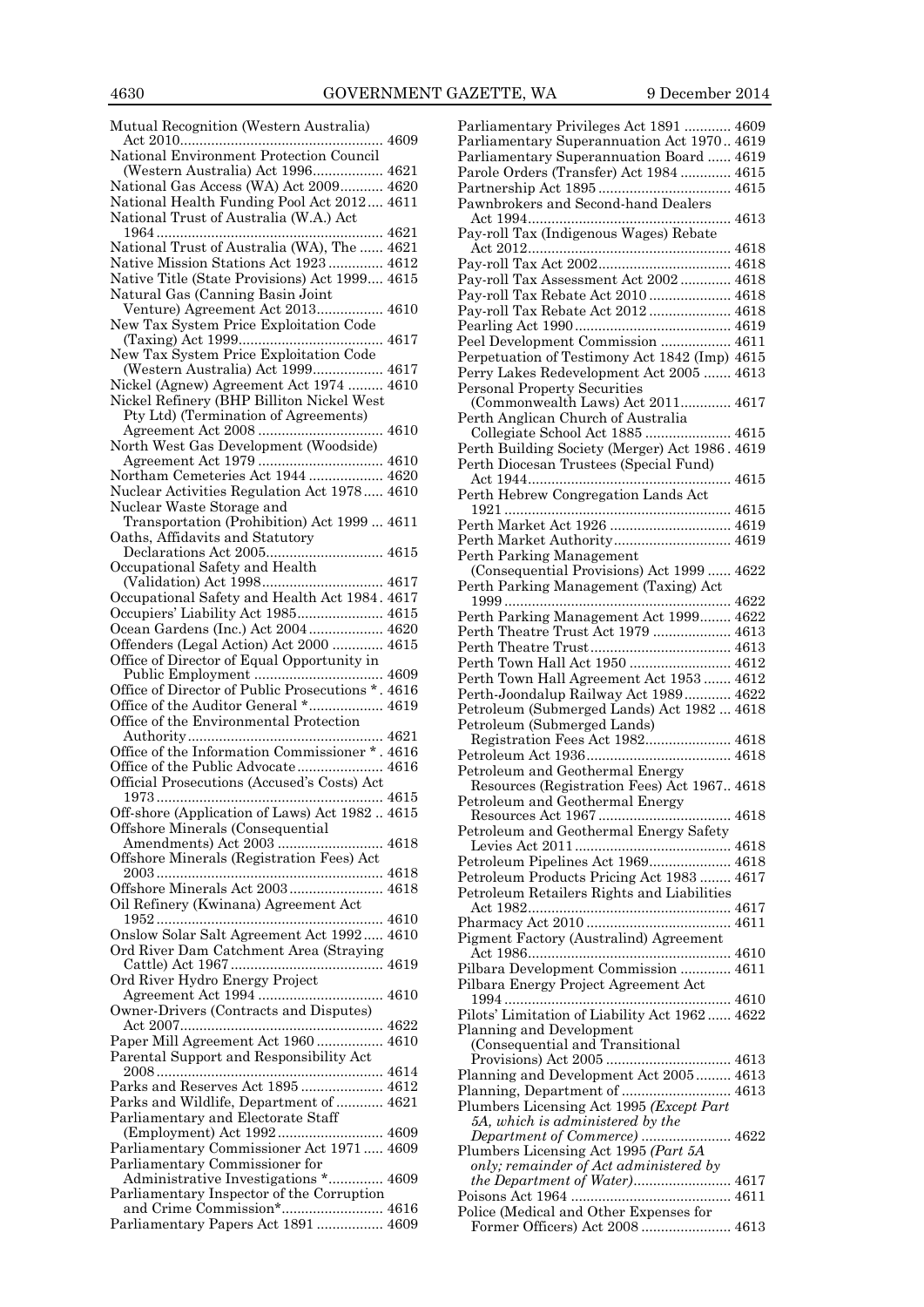| Police Assistance Compensation Act 19644613                            |  |
|------------------------------------------------------------------------|--|
|                                                                        |  |
| Pollution of Waters By Oil and Noxious                                 |  |
|                                                                        |  |
|                                                                        |  |
| Port Authorities Act 19994622                                          |  |
|                                                                        |  |
| Port Hedland Port Authority4622                                        |  |
|                                                                        |  |
| Port Kennedy Development Agreement                                     |  |
|                                                                        |  |
| Poseidon Nickel Agreement Act 1971  4610                               |  |
| Potato Marketing Corporation of Western                                |  |
|                                                                        |  |
|                                                                        |  |
| Premier and Cabinet, Department of the  4609                           |  |
| Presbyterian Church Act 19084615                                       |  |
| Presbyterian Church Act 19764615                                       |  |
| Presbyterian Church Act Amendment Act                                  |  |
|                                                                        |  |
|                                                                        |  |
| Presbyterian Church Act Amendment Act                                  |  |
|                                                                        |  |
| Presbyterian Church of Australia Act 19014615                          |  |
| Presbyterian Church of Australia Act 19704615                          |  |
| Prescription Act 1832 (Imp) 4615                                       |  |
|                                                                        |  |
| Prisoners (International Transfer) Act                                 |  |
|                                                                        |  |
| Prisoners (Interstate Transfer) Act 19834621                           |  |
| Prisoners (Release for Deportation) Act                                |  |
|                                                                        |  |
|                                                                        |  |
| Prisoners Review Board 4616                                            |  |
|                                                                        |  |
| Private Railways (Level Crossings) Act                                 |  |
|                                                                        |  |
|                                                                        |  |
| Professional Standards Act 1997 4615                                   |  |
| Professional Standards Council  4616                                   |  |
| Prohibited Behaviour Orders Act 2010 4615                              |  |
|                                                                        |  |
|                                                                        |  |
|                                                                        |  |
| Prostitution Act 2000 (except section 62                               |  |
| and Part 5, which are administered by                                  |  |
|                                                                        |  |
| the Department of the Attorney General). 4611                          |  |
| Prostitution Act 2000 (section 62 and Part                             |  |
| 5 only; remainder of Act administered by                               |  |
| the Department of Health)4615                                          |  |
| Prostitution Amendment Act 2008  4615                                  |  |
|                                                                        |  |
| Protective Custody Act 2000 4613                                       |  |
| Public and Bank Holidays Act 1972 4617                                 |  |
| Public Education Endowment Act 19094612                                |  |
| Public Interest Disclosure Act 2003 4609                               |  |
|                                                                        |  |
| Public Notaries Act 19794616                                           |  |
| Public Order in Streets Act 1984  4613                                 |  |
| Public Sector Commission* 4609                                         |  |
| Public Sector Management Act 1994                                      |  |
| (Except Part 4, which is administered by                               |  |
|                                                                        |  |
| the Department of the Premier and                                      |  |
|                                                                        |  |
| Public Sector Management Act 1994 (Part                                |  |
| 4 only; remainder of Act administered by                               |  |
| the Public Sector Commission)4609                                      |  |
|                                                                        |  |
| Public Transport Authority Act 2003 4622                               |  |
| Public Transport Authority of Western                                  |  |
|                                                                        |  |
| Public Trustee Act 19414616                                            |  |
|                                                                        |  |
|                                                                        |  |
| Public Works Act 1902 (except Part 1A,                                 |  |
| which is administered by the Western                                   |  |
| <b>Australian Building Management</b>                                  |  |
|                                                                        |  |
| Public Works Act 1902 (Part 1A only, the                               |  |
| remainder of the Act is administered by                                |  |
|                                                                        |  |
| the Department of Finance)4618                                         |  |
| Queen Elizabeth II Medical Centre Act                                  |  |
| 4611                                                                   |  |
| Racing and Gambling Legislation<br>Amendment and Repeal Act 2003  4623 |  |

| Racing and Wagering Western Australia                                              |
|------------------------------------------------------------------------------------|
| Racing and Wagering Western Australia                                              |
| Racing and Wagering Western Australia  4623<br>Racing Bets Levy Act 20094623       |
| Racing Penalties (Appeals) Act 1990 4623                                           |
| Racing Penalties Appeal Tribunal 4623                                              |
| Racing Restriction Act 2003 4623                                                   |
| Racing, Gaming and Liquor, Department                                              |
| Radiation Safety Act 1975 4611                                                     |
| Rail Freight System Act 2000 4622                                                  |
|                                                                                    |
| Railway (Bunbury to Boyanup)<br>Discontinuance, Revestment and                     |
| Construction Act 19734623                                                          |
| Railway (Butler to Brighton) Act 2010 4622                                         |
| Railway (Jandakot to Perth) Act 20024623                                           |
| Railway (Narngulu to Geraldton) Act 2001 4623                                      |
| Railway (Northern and Southern Urban                                               |
| Railway (Roy Hill Infrastructure Pty Ltd)                                          |
|                                                                                    |
| Railway (Tilley to Karara) Act 2010 4622                                           |
| Railway and Port (The Pilbara                                                      |
| Infrastructure Pty Ltd) Agreement Act                                              |
|                                                                                    |
| Railway Discontinuance Act (No. 2) 20064622<br>Railway Discontinuance Act 20064622 |
| Railway Standardisation Agreement Act                                              |
|                                                                                    |
| Railways (Access) Act 1998 4619                                                    |
| Railways (Standard Gauge) Construction                                             |
|                                                                                    |
| Rates and Charges (Rebates and                                                     |
| Deferments) Act 19924618<br>Real Estate and Business Agents Act 1978 4617          |
| Real Property (Commonwealth Titles) Act                                            |
| Real Property (Foreign Governments) Act                                            |
| Redemption of Annuities Act 19094612                                               |
|                                                                                    |
| Regional Development Commissions Act                                               |
|                                                                                    |
| Regional Development Council 4611                                                  |
| Regional Development, Department of4611                                            |
| Registration of Deeds Act 1856 4612                                                |
|                                                                                    |
| Reserves (National Parks and<br>Conservation Parks) Act 20044621                   |
| Reserves (National Parks, Conservation                                             |
| Parks and Other Reserves) Act 20044621                                             |
| Reserves (National Parks, Conservation                                             |
| Parks, Nature Reserves and Other                                                   |
|                                                                                    |
|                                                                                    |
|                                                                                    |
| Residential Parks (Long-stay Tenants) Act                                          |
|                                                                                    |
| Residential Tenancies Act 1987 4617<br>Restraining Orders Act 19974616             |
| Restraint of Debtors Act 1984 4616                                                 |
| Resumption Variation (Boulder-Kambalda                                             |
|                                                                                    |
| Retail Trading Hours Act 1987 4617                                                 |
| Retirement Villages Act 19924617                                                   |
| Returned Servicemen's Badges Act 19534609                                          |
| Rights in Water and Irrigation Act 19144622                                        |
| Road Safety Council Act 2002 4613                                                  |
| Road Traffic (Administration) Act 20084622                                         |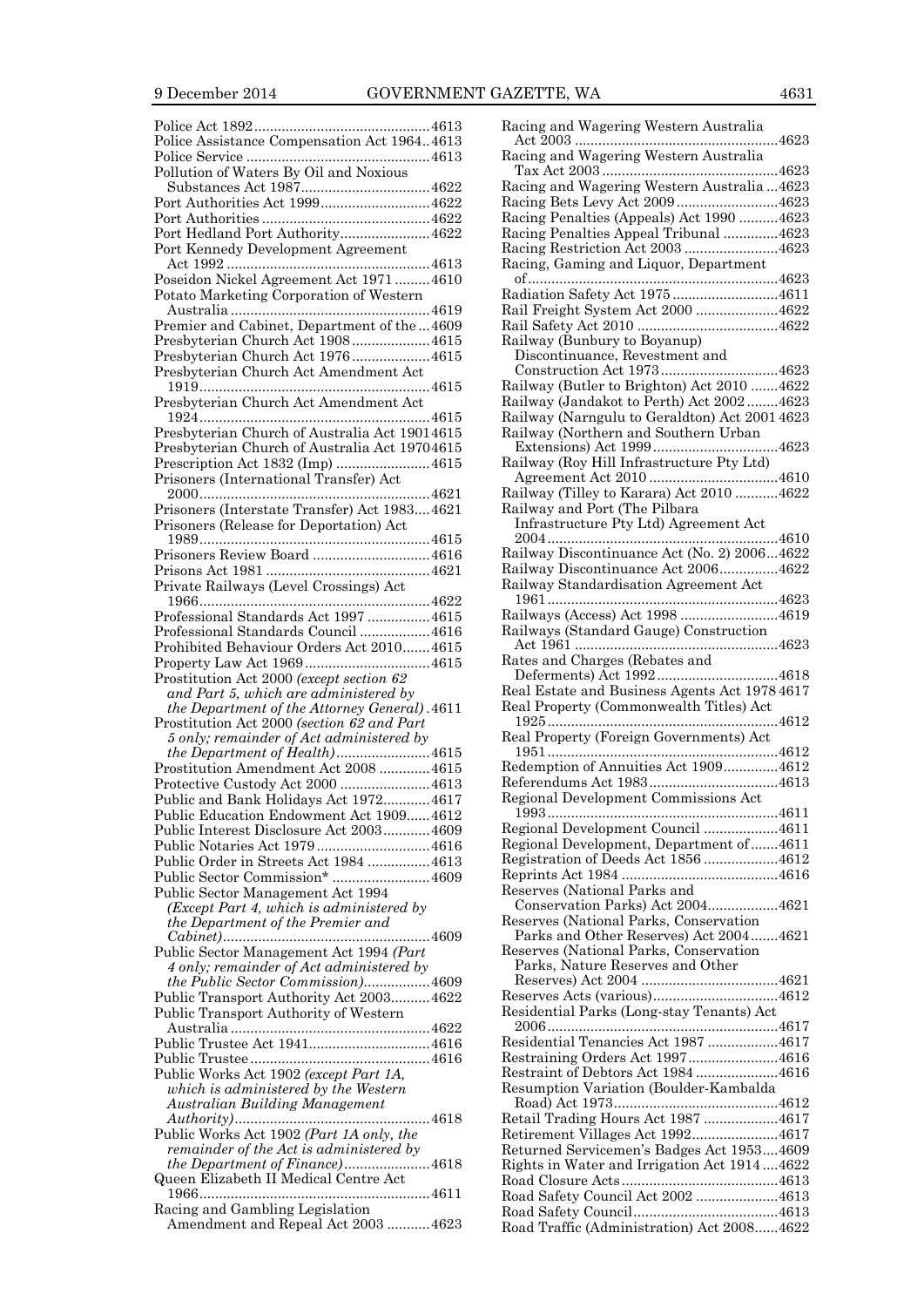Road Traffic (Authorisation to Drive) Act 2008.......................................................... 4622 Road Traffic (Vehicle Licensing) (Taxing) Act 2001.................................................... 4622 Road Traffic (Vehicles) (Taxing) Act 2008 . 4622 Road Traffic (Vehicles) Act 2012 ................ 4622 Road Traffic Act 1974 ................................. 4622 Road Traffic Amendment (Dangerous Driving) Act 2004..................................... 4622 Roman Catholic Bishop of Broome Property Act 1957 .................................... 4616 Roman Catholic Bunbury Church Property Act 1955.................................................... 4616 Roman Catholic Church Lands Act 1895... 4616 Roman Catholic Church Lands Amendment Act 1902 .............................. 4616 Roman Catholic Church Lands Ordinance 1858.......................................................... 4616 Roman Catholic Church Property Act 19114616 Roman Catholic Church Property Act Amendment Act 1912 .............................. 4616 Roman Catholic Church Property Acts Amendment Act 1916 .............................. 4616 Roman Catholic Geraldton Church Property Act 1925 .................................... 4616 Roman Catholic New Norcia Church Property Act 1929 .................................... 4612 Rottnest Island Authority Act 1987 ........... 4611 Rottnest Island Authority........................... 4611 Royal Agricultural Society Act 1926 .......... 4619 Royal Agricultural Society Act Amendment Act 1929 .............................. 4619 Royal Commission (Custody of Records) Act 1992.................................................... 4609 Royal Commission (Police) Act 2002 .......... 4616 Royal Commission into Commercial Activities of Government Act 1992 ......... 4609 Royal Commissions Act 1968...................... 4609 Royal Powers Act 1953................................ 4609 Royal Style and Titles Act 1947 ................. 4609 Royalties for Regions Act 2009 (*except Part 2, which is administered by the Department of Treasury, but including sections 9 and 10*)..................................... 4611 Royalties for Regions Act 2009 (*Part 2 only, except sections 9 and 10 which are administered by the Department for Regional Development and Lands*) ......... 4619 Rural and Remote Education Advisory Council ..................................................... 4612 Rural Business Development Corporation Act 2000.................................................... 4619 Rural Business Development Corporation. 4619 Salaries and Allowances Act 1975.............. 4609 Salaries and Allowances Tribunal.............. 4609 Sale of Goods (Vienna Convention) Act 1986.......................................................... 4617 Sale of Goods Act 1895................................ 4617 Sale of Land Act 1970 ................................. 4612 Sandalwood Act 1929.................................. 4621 School Curriculum and Standards Authority Act 1997 .................................. 4612 School Curriculum and Standards Authority.................................................. 4612 School Education Act 1999 *(Except Part 4 and other provisions as far as they apply to non-government schools)*...................... 4612 School Education Act 1999 *(Part 4, and other provisions of the Act as far as they apply to non-government schools)*............ 4612 Screen West (Inc) ........................................ 4613 Sea-Carriage Documents Act 1997............. 4616 Sea-Carriage of Goods Act 1909 ................. 4622 Security and Related Activities (Control) Act 1996.................................................... 4613 Sentence Administration (Interstate Transfer of Community Based Sentences) Act 2009................................. 4621 Sentence Administration Act 2003 *(Part 1, Part 2 Division 2, Part 5 Divisions 1 to 3, Part 6, Part 7, Part 8 and Part 10 (except sections 114 and 115A); remainder of Act administered by the Department of the Attorney General)*....... 4621 Sentence Administration Act 2003 *(Part 2 Divisions 1, 3 and 4, Part 3, Part 4, Part 5 Division 4, Part 9, sections 114, 115, 115A, 119 and 122, Schedules 1 and 2; remainder of Act administered by the Department of Corrective Services)*.......... 4616 Sentencing (Consequential Provisions) Act 1995 .......................................................... 4616 Sentencing Act 1995 *(except Part 3 Divisions 3 and 5, Parts 3A, 9, 10, 11 and 12, Part 18 Divisions 2, 3 and 4 which are principally administered by the Department of Corrective Services)*.... 4616 Sentencing Act 1995 *(Part 3 Divisions 3 and 5, Parts 3A, 9, 10, 11 and 12, Part 18 Divisions 2, 3 and 4; remainder of Act administered by the Department of the Attorney General)*............................... 4621 Sentencing Legislation Amendment and Repeal Act 2003 ....................................... 4616 Service and Execution of Process (Harbours) Ordinance 1855..................... 4616 Settlement Agents Act 1981 ....................... 4617 SGIO Privatisation Act 1992 ...................... 4619 Shark Bay Solar Salt Industry Agreement Act 1983.................................................... 4610 Shipping and Pilotage Act 1967 ................. 4622 Silicon (Kemerton) Agreement Act 1987.... 4610 Small Business Development Corporation Act 1983.................................................... 4621 Small Business Development Corporation 4621 Soil and Land Conservation Act 1945........ 4619 Solicitor General.......................................... 4616 Solicitor-General Act 1969.......................... 4616 South Fremantle Oil Installations Pipe Line Act 1948 ........................................... 4620 South West Development Commission ...... 4611 Spear-guns Control Act 1955...................... 4613 Spearwood-Cockburn Cement Pty. Limited Railway Act 1961 ..................................... 4623 Special Investigation (Coal Contract) Act 1994 .......................................................... 4616 Special Lease (Gypsum) Act 1918 .............. 4612 Special Lease (Lake Clifton) Act 1916........ 4612 Special Lease (Stirling Estate) Act 1916.... 4612 Special Lease Enabling Act 1914 ............... 4612 Spencer's Brook-Northam Railway Extension Act 1963 .................................. 4623 Spent Convictions Act 1988 ........................ 4616 Sport and Recreation, Department of ........ 4622 Sports Drug Testing Act 2001 .................... 4622 St. Catherine's Hall, Greenough Act 1981 . 4621 Stamp Act 1921 ........................................... 4618 Stamp Amendment (Assessment) Act 20054618 Stamp Amendment (Budget) Act 2002....... 4618 Standard Survey Marks Act 1924 .............. 4612 Standard Time Act 2005 ............................. 4609 State Administrative Tribunal (Conferral of Jurisdiction) Amendment and Repeal Act 2004.................................................... 4616 State Administrative Tribunal Act 2004.... 4616 State Administrative Tribunal ................... 4616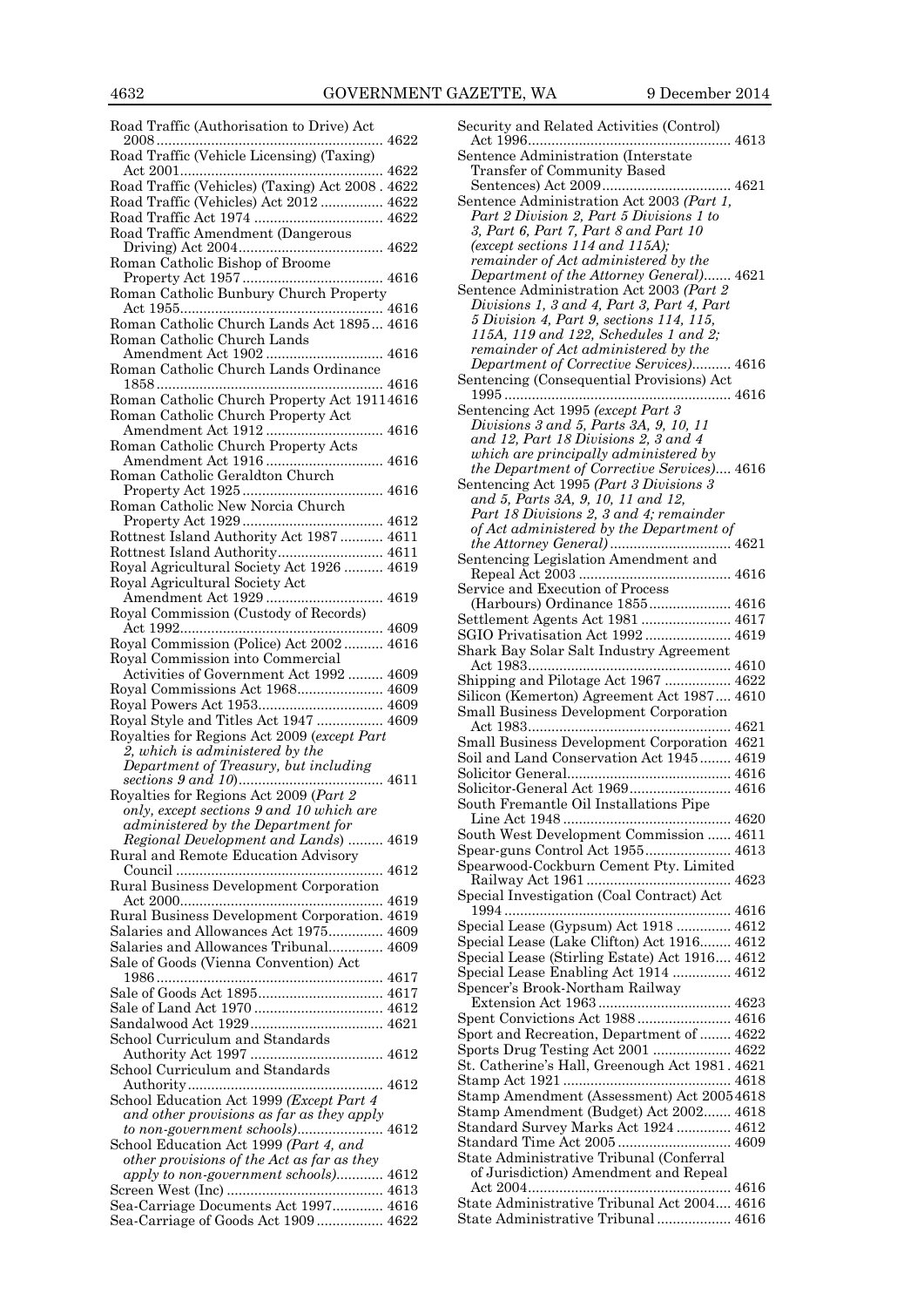| State Bank of South Australia (Transfer of   |  |
|----------------------------------------------|--|
|                                              |  |
| State Development, Department of 4610        |  |
| State Energy Commission (Validation) Act     |  |
|                                              |  |
| State Enterprises (Commonwealth Tax          |  |
|                                              |  |
| State Entities (Payments) Act 1999 4619      |  |
|                                              |  |
| State Heritage Office, Department of the4621 |  |
|                                              |  |
| State Records Commission4613                 |  |
| State Superannuation (Transitional and       |  |
| Consequential Provisions) Act 2000  4619     |  |
| State Superannuation Act 20004619            |  |
| State Supply Commission Act 1991 4618        |  |
| State Supply Commission4618                  |  |
|                                              |  |
| State Trading Concerns Act 1916 4619         |  |
|                                              |  |
|                                              |  |
| Statute of Frauds (1677) (Imp)4616           |  |
| Statutory Corporations (Liability of         |  |
|                                              |  |
| Stock Jobbing (Application) Act 1969 4616    |  |
|                                              |  |
| Street Alignment Act 18444612                |  |
| Street Collections (Regulation) Act 19404617 |  |
|                                              |  |
| Sunday Entertainments Act 1979 4617          |  |
| Sunset Reserve Transformation Act 20144618   |  |
| Superannuation and Family Benefits Act       |  |
|                                              |  |
|                                              |  |
|                                              |  |
| Supreme Court Act 1935  4616                 |  |
|                                              |  |
| Supreme Court of Western Australia  4616     |  |
|                                              |  |
| Surveillance Devices Act 1998 4613           |  |
|                                              |  |
| Swan and Canning Rivers (Consequential       |  |
| and Transitional Provisions) Act 20064621    |  |
| Swan and Canning Rivers Management           |  |
|                                              |  |
| Swan Bells Foundation Incorporated 4613      |  |
|                                              |  |
| Swan Valley Planning Act 19954613            |  |
| Tailings Treatment (Kalgoorlie)              |  |
|                                              |  |
| Tamala Park Land Transfer Act 20014620       |  |
| Taxation (Staff Arrangements) Act 19694609   |  |
| Taxation Administration (Consequential       |  |
|                                              |  |
| Taxation Administration Act 2003 4618        |  |
|                                              |  |
| Taxi Drivers Licensing Act 2014 4622         |  |
| Teacher Registration Act 2012 4612           |  |
|                                              |  |
| Telecommunications (Interception and         |  |
| Access) Western Australia Act 19964613       |  |
| Terrorism (Commonwealth Powers) Act          |  |
|                                              |  |
| Terrorism (Extraordinary Powers) Act         |  |
|                                              |  |
| Terrorism (Preventative Detention) Act       |  |
|                                              |  |
| Texas Company (Australasia) Limited          |  |
|                                              |  |
| The Bank of Adelaide (Merger) Act 19804619   |  |
| The Commercial Bank of Australia             |  |
| Limited (Merger) Act 19824619                |  |
| The Commercial Banking Company of            |  |
| Sydney Limited (Merger) Act 1982 4620        |  |
| The Commonwealth Oil Refineries,             |  |
| Limited (Private), Act 19404610              |  |
| The Queen Elizabeth II Medical Centre        |  |

| The Salvation Army (Western Australia)                                         |
|--------------------------------------------------------------------------------|
| Property Trust Act 19314616<br>The Western Australian Turf Club Act            |
|                                                                                |
| Titles (Validation) and Native Title (Effect                                   |
|                                                                                |
| Tobacco Products Control Act 20064611                                          |
| Toodyay Cemeteries Act 1939 4620                                               |
| Town Allotments (Boundaries) Act 18444612                                      |
| Town Boundary Marks Ordinance 18534612<br>Town of Claremont (Exchange of Land) |
|                                                                                |
| Training Accreditation Council4614                                             |
| Training and Workforce Development,                                            |
|                                                                                |
| Trans-Continental Railway Act 19114622                                         |
| Transfer and Use of Funds (Shires of<br>Harvey and Waroona) Act 19914620       |
| Transfer of Incorporation (HBF and HIF)                                        |
|                                                                                |
| Transfer of Land Act 18934612                                                  |
| Transport Co-ordination Act 1966 4622                                          |
| Transport, Department of4622                                                   |
| Trans-Tasman Mutual Recognition                                                |
| (Western Australia) Act 20074609                                               |
| Travel Agents Act 19854617<br>Treasurer's Advance Authorisation Acts           |
|                                                                                |
| Treasury, Department of 4619                                                   |
| Tree Plantation Agreements Act 20034619                                        |
| Trustee Companies Act 19874616                                                 |
|                                                                                |
| Trustees of Public Education Endowment4612                                     |
| Trustees of Western Australia Limited                                          |
| (Transfer of Business) Act 20034616                                            |
|                                                                                |
| Unauthorised Documents Act 1961 4616                                           |
| Unclaimed Money (Superannuation and                                            |
| RSA Providers) Act 20034620                                                    |
| Unclaimed Money Act 19904620<br>Uniting Church in Australia Act 19764616       |
| University Building Act 19384612                                               |
| University Buildings Act 1930 4612                                             |
| University Buildings Act 1952 4612                                             |
| University Colleges Act 1926 4612                                              |
| University Medical School, Teaching                                            |
| Hospitals, Act 1955<br>4611                                                    |
| University of Notre Dame Australia Act                                         |
| University of Western Australia Act 19114612                                   |
| University of Western Australia Act 19114612                                   |
| University of Western Australia, The4612                                       |
| Uranium (Yeelirrie) Agreement Act 19784610                                     |
| Valuation of Land Act 19784612                                                 |
| Veterinary Chemical Control and Animal                                         |
| Feeding Stuffs Act 1976 4619                                                   |
| Veterinary Surgeons Act 19604619<br>Veterinary Surgeons Board4619              |
| Vexatious Proceedings Restriction Act                                          |
|                                                                                |
| Victims of Crime Act 19944616                                                  |
| Vocational Education and Training Act                                          |
| 1996 (except Part 4, for which the                                             |
| Department of Education Services is the<br>agency principally assisting)4614   |
| Volunteers and Food and Other Donors                                           |
| (Protection from Liability) Act 20024620                                       |
| WADC and WA Exim Corporation Repeal                                            |
|                                                                                |
| War Service Land Settlement Scheme Act                                         |
| Warehousemen's Liens Act 19524616                                              |
| Warrants for Goods Indorsement Act 1898 4616                                   |